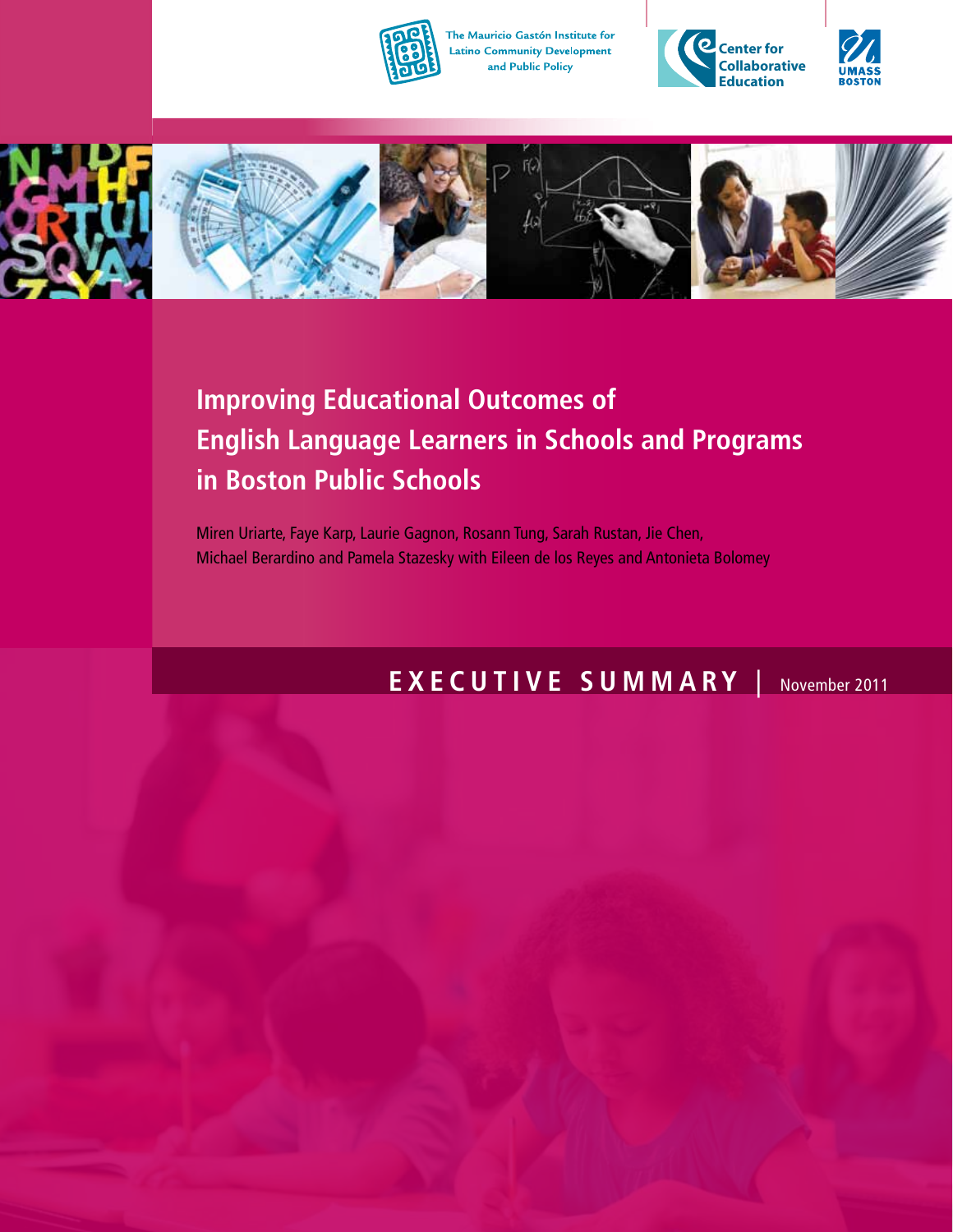



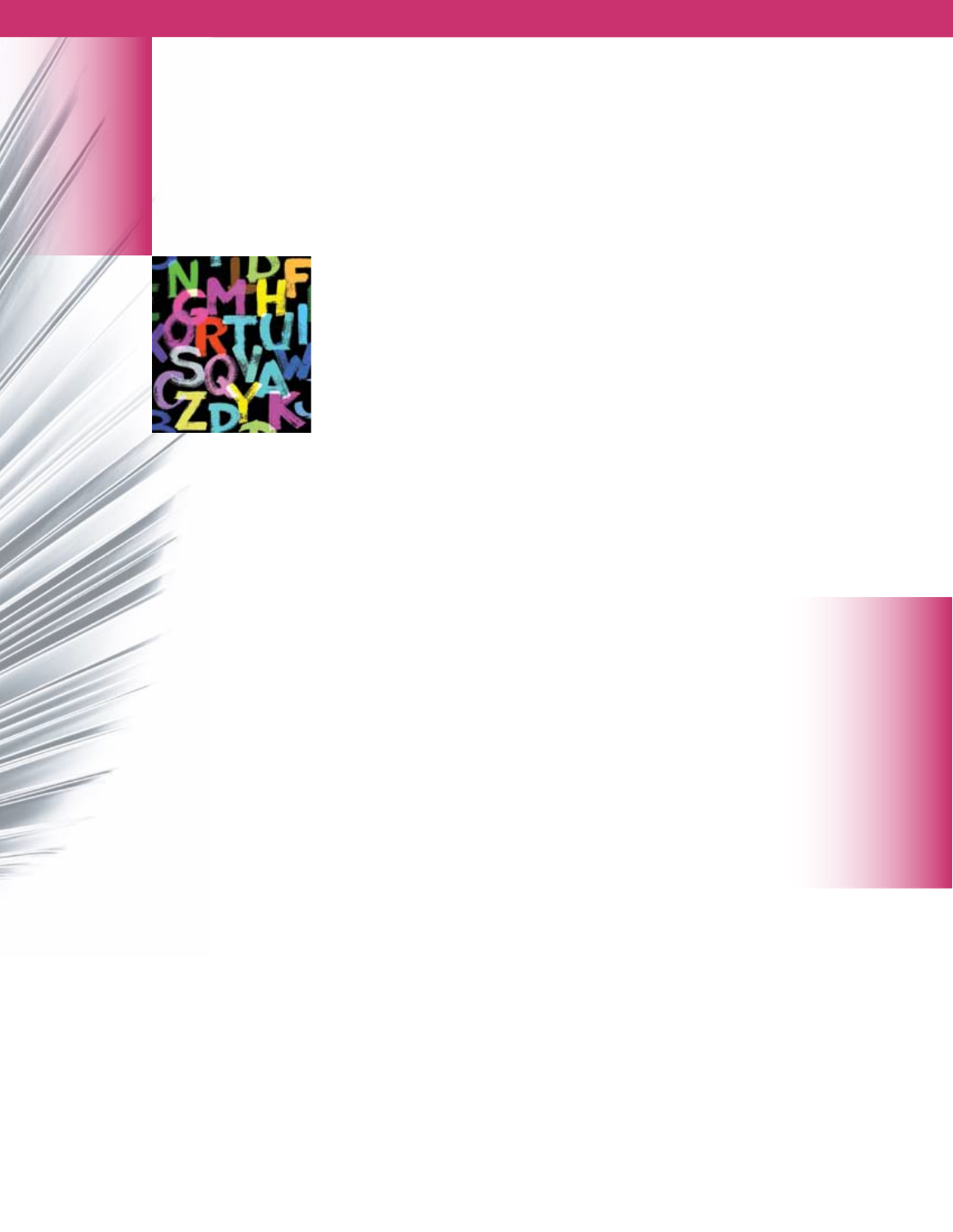This is an Executive Summary of the report *Improving Educational Outcomes of English Language Learners in Schools and Programs in Boston Public Schools.* The report and its companion report, *Learning from Consistently High Performing and Improving Schools for English Language Learners in Boston Public Schools*, are part of a larger project, Identifying Success in Schools and Programs for English Language Learners in Boston Public Schools, commissioned by the Boston Public Schools as part of this process of change set in motion by the intervention of the state and the federal governments on behalf of Boston's English language learners. The project was conducted at the request of the Office for English Language Learners and is a collaboration among this Office, the Mauricio Gastón Institute for Latino Community Development and Public Policy at the University of Massachusetts Boston, and the Center for Collaborative Education in Boston. It was conducted under the leadership of principal investigators Miren Uriarte and Rosann Tung and by the following members of the research team: Michael Berardino, Jie Chen, Virginia Diez, Laurie Gagnon, Faye Karp, Sarah Rustan, and Pamela Stazesky. The full report and companion report may be downloaded at www.umb.edu/gastoninstitute and www.cce.org.

*The Mauricio Gastón Institute for Latino Community Development and Public Policy*

was established in 1989 at the University of Massachusetts Boston by the Massachusetts State Legislature at the behest of Latino community leaders and scholars in response to a need for improved understanding of the Latino experience in the Commonwealth. The mission of the Institute is to inform policy makers about issues vital to the state's growing Latino community and to provide this community with information and analysis necessary for effective participation in public policy development.

The Research and Evaluation Team at the *Center for Collaborative Education* located in Boston, Massachusetts was established in 2000. Its mission is to conduct research to inform and influence educational policy and practice to improve equity and student achievement. Therefore, the Team focuses on research studies and evaluations that are concerned with increasing educational access and opportunity for all students. To meet its goal of building the capacity of educational stakeholders to engage in the inquiry process, the Team works collaboratively with clients to identify goals, determine purpose, and select appropriate data collection strategies, as well as decide on products that fit the audience and users.

This report was prepared in fulfillment of the Gastón Institute's contract (30412) with Boston Public Schools. The Gastón Institute and Center for Collaborative Education gratefully acknowledge the funding support for this project from the following organizations:





Copyright 2011 by the Mauricio Gastón Institute for Latino Community Development and Public Policy and the Center for Collaborative Education. All rights reserved.

Production Meena Mehta, TwoM's Design | www.twoms.com Jim O'Brien, Editor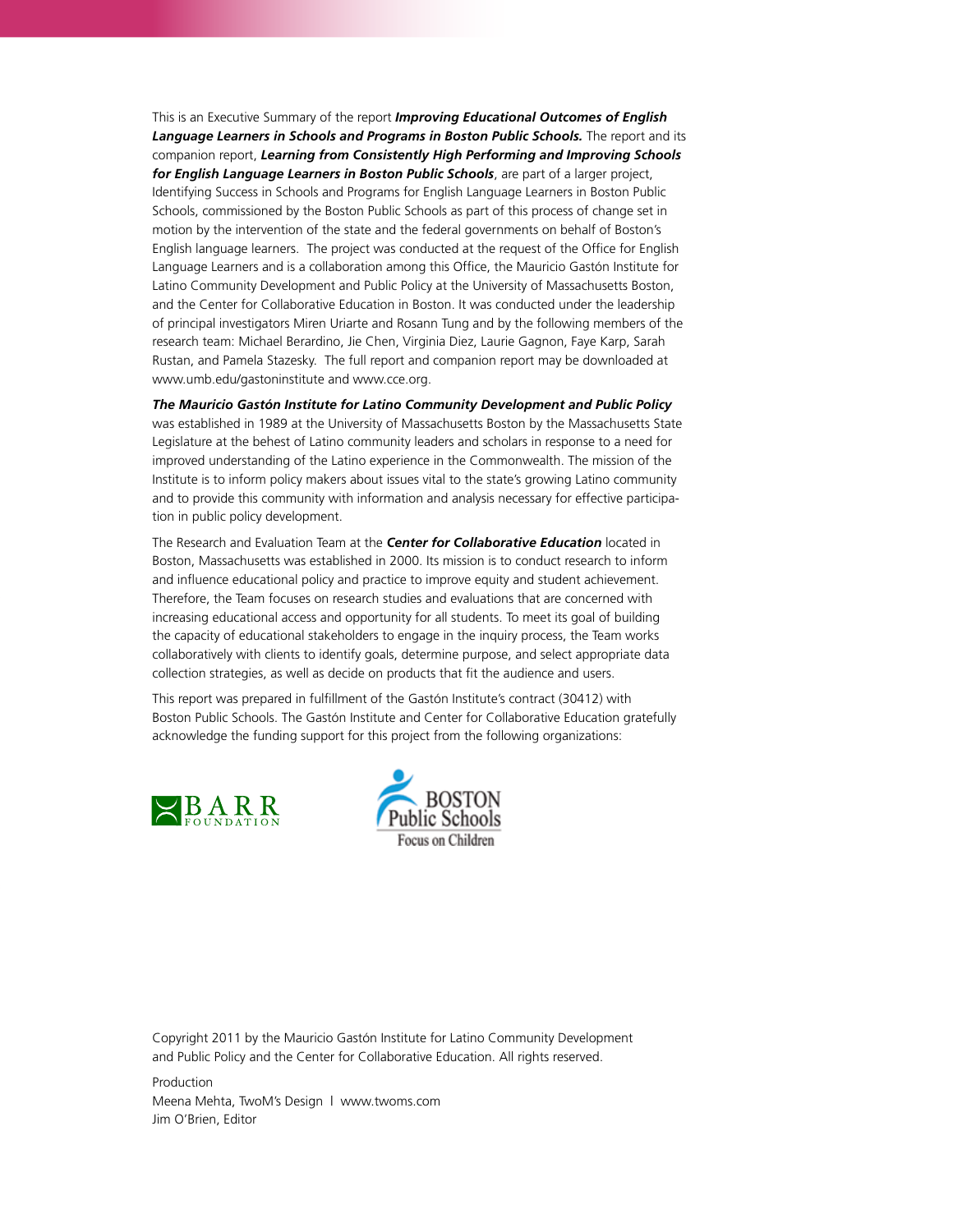## **Acknowledgements**

This study has been a collaboration of researchers at the Mauricio Gastón Institute for Latino Community Development and Public Policy at the University of Massachusetts Boston and at the Center for Collaborative Education in Boston with the staff of the Boston Public Schools. The researchers thank, first of all, our partners: Carol Johnson, Superintendent; Eileen de los Reyes, Assistant Superintendent and Director of the Office of English Language Learners (OELL); and Kamalkant Chavda, Director of the Office of Research, Assessment & Evaluation. OELL staff, especially Antonieta Bolomey but also Lunine Pierre-Jerome and Joseph Dow have provided data to analyze and guidance in its interpretation; Zoila Riccardi has helped us through the administrative labyrinth of both BPS and UMB and Milton Vazquez has made our coordination possible. Kamalkant Chavda and Bou Lim provided the databases that contain the information on which we based our study. As our findings became evident John Verre, Assistant Superintendent for Special Education & Student Services, and his staff were most helpful in helping us understand the intersection of the ELL and SPED services at BPS.

In Massachusetts one cannot do research on education without taking into account the information and human resources at the Massachusetts Department of Elementary and Secondary Education. We would like to thank: Bob Lee, Dan Wiener, and Virginia Crocker of the Office of Student Assessment; Esta Montano, Director, Office of English Language Acquisition and Achievement; and Jenny Klein-Sosa of the Office of Planning and Research to Close Proficiency Gaps.

The following persons have reviewed our report: Jack Levy, Chair, Department of Curriculum and Instruction, College of Education and Human Development, UMass Boston; Virginia Diez, Tufts University and the Gastón Institute; Melissa Luna, Sociedad Latina; Roger Rice, META, Inc.; and John Mudd, Massachusetts Advocates for Children. Each contributed valuable perspectives (and pages of suggestions) on the analysis and the recommendations presented here. They challenged us and we thank them.

This project was made possible by a contract from the Boston Public Schools. The Barr Foundation and its staff were instrumental in initiating this project through their suggestions and financial support. We thank them.

Finally, others at the Gastón Institute and UMass Boston have also been very helpful: Morgan Clark, doctoral student in the Public Policy PhD Program at UMass Boston, helped assemble some initial data tables. The Public Policy PhD Program at the John W. McCormack Graduate School of Policy and Global Studies and the Office of Graduate Studies at UMass Boston made possible the participation of Michael Berardino through a research assistantship in the Fall 2010 and Spring 2011. Ivelisse Caraballo and Melissa Colon have managed the finances of the BPS contracts assisted by staff of the Office of Research and Sponsored Programs. We thank them all very much.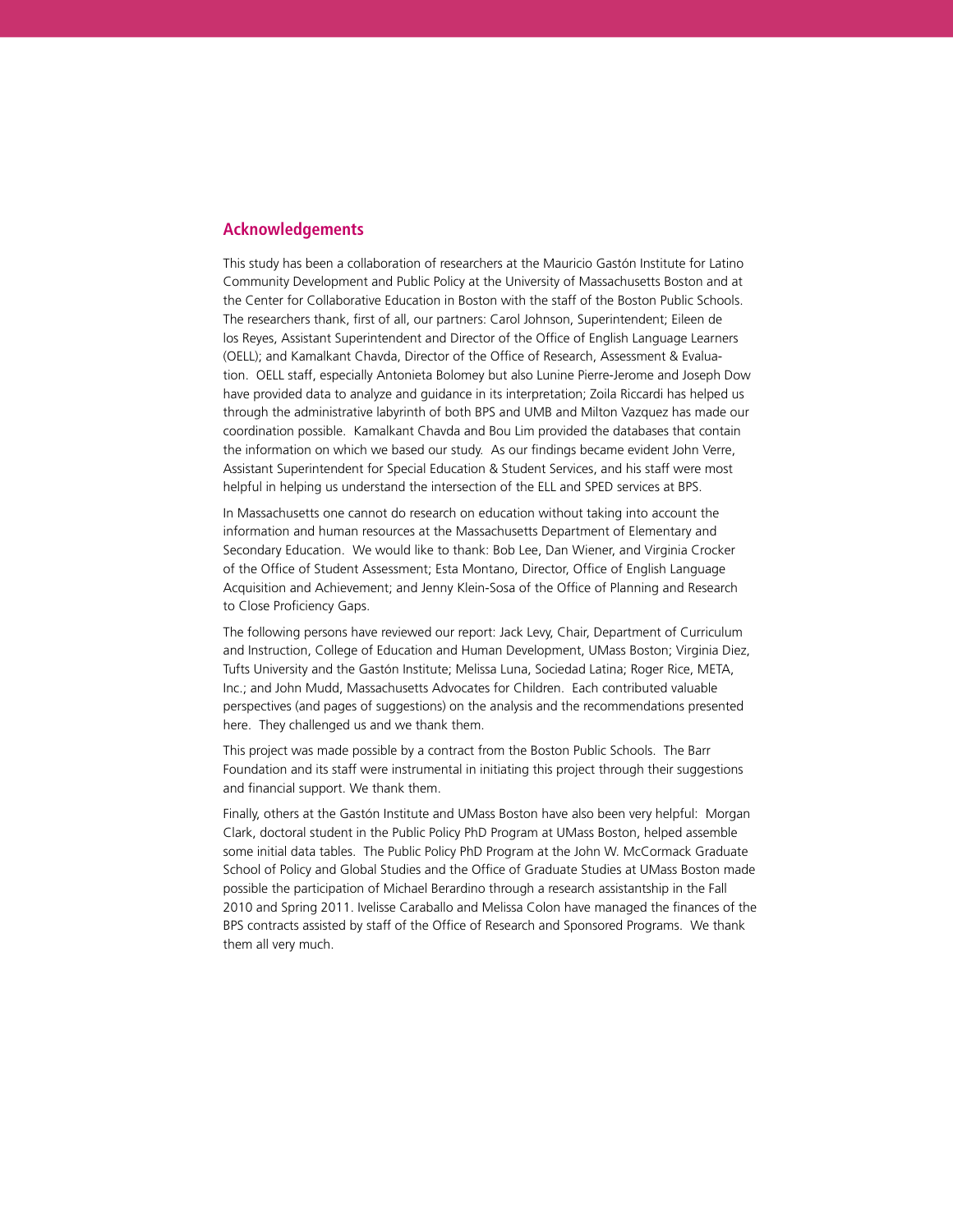# **E X E C U T I V E S U M M A R Y**

**Improving Educational Outcomes of English Language Learners in Schools and Programs in Boston Public Schools**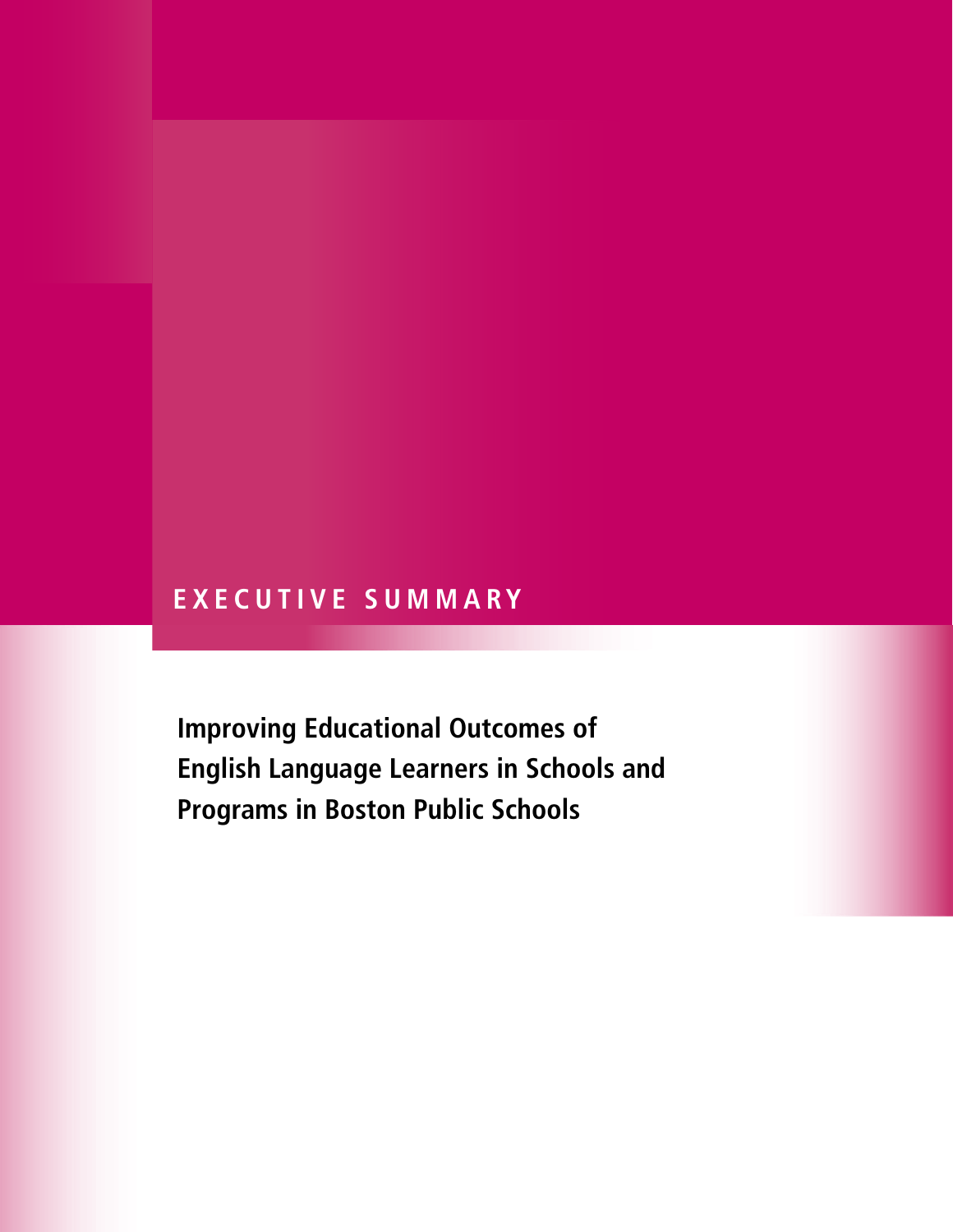English language learners (ELLs), their teachers, and the schools and programs where they are enrolled face a triple challenge: (1) students must be taught and learn English at a level of proficiency high enough to allow them access to academic content; (2) students must be taught and learn academic content at a level comparable to that of English proficient students; and (3) students must actively engage with learning and schools and programs must effectively engage students so that they graduate from high school. *Improving Educational Outcomes of English Language Learners in Schools and Programs in Boston Public Schools* seeks to assess the academic performance of English language learners in Boston Public Schools in relation to these three challenges. It compares the achievement of ELLs with that of other BPS populations defined by English proficiency and assesses the outcomes of ELLs enrolled in different programs and types of schools.

This study was commissioned by the Boston Public Schools as part of a process of change set in motion by the intervention of the state and the federal governments on behalf of Boston's English language learners in 2009 and 2010 (MDESE, 2008a; U.S. Department of Justice, 2010). The project was conducted at the request of the Office for English Language Learners (OELL) and is a collaboration among this Office, the Mauricio Gastón Institute for Latino Community Development and Public Policy at the University of Massachusetts Boston, and the Center for Collaborative Education in Boston. The study addresses the following areas:

- **• the enrollment patterns of ELLs in Boston between SY2006 and SY2009**
- **• the engagement and academic outcomes of ELLs compared to those of other BPS student populations**
- **• the engagement and academic outcomes of ELLs in different types of programs and schools of different characteristics**
- **• the analysis of the individual- and school-level factors most relevant to the outcomes of ELLs**

In order to address these questions, the study uses a dataset compiled from several data sources and merged especially for this project which includes (1) demographic and enrollment information from the Student Information Management System

(SIMS) on each BPS student enrolled for each school year (SY2006 to SY2009); (2) testing data from the Massachusetts Comprehensive Assessment System (MCAS) and for students of limited English proficiency, the Massachusetts English Proficiency Assessment (MEPA); (3) school level variables downloaded from the appropriate MDESE websites and merged with the student level SIMS and testing data in order to conduct analyses at the school level; and (4) program enrollment data available through SIMS and through BPS' OELL (See Appendix 1 of the full report for a complete description of the construction and use of the dataset described above).

# **A Overall Findings and General Recommendations**

### **Enrollment in ELL Programs**

Although the enrollment of students of limited English proficiency in Boston Public Schools grew by 12.3% between SY2006 and SY2009, enrollment in programs for English language learners in Boston declined by 23.6%. The bulk of this decline took place between SY2006 and SY2007, when 2,536 students in ELL programs were transferred to general education programs causing ELL programs to lose one-third of its students. The decline in SY2006-SY2007 follows a decline in the enrollment in ELL programs of 42.8% between SY2003, the year before the implementation of Chapter 386, and SY2005 when the district decided to redesignate 4,366 LEP students in bilingual education programs as English proficient and insert them into general education programs (Tung et al., 2009, p.45). The SY2006- SY2007 transfer to general education did not involve re-designation (these students continued to be designated as LEP students). The transfer involved primarily students in the lower grades (54.6%), of all English proficiency levels (42% at MEPA performance Levels 4 and 5 and 20% at Levels 1 and 2). Forty-two percent were students designated as LEP students with disabilities (LEP-SWDs).

Although declines in enrollment in ELL programs are usually offset by an increase in demand for them, over the years, the sudden transfers of students have resulted in a decline of close to 30% in the enrollment of students in ELL programs since SY2003. These transfers do not appear to be the result of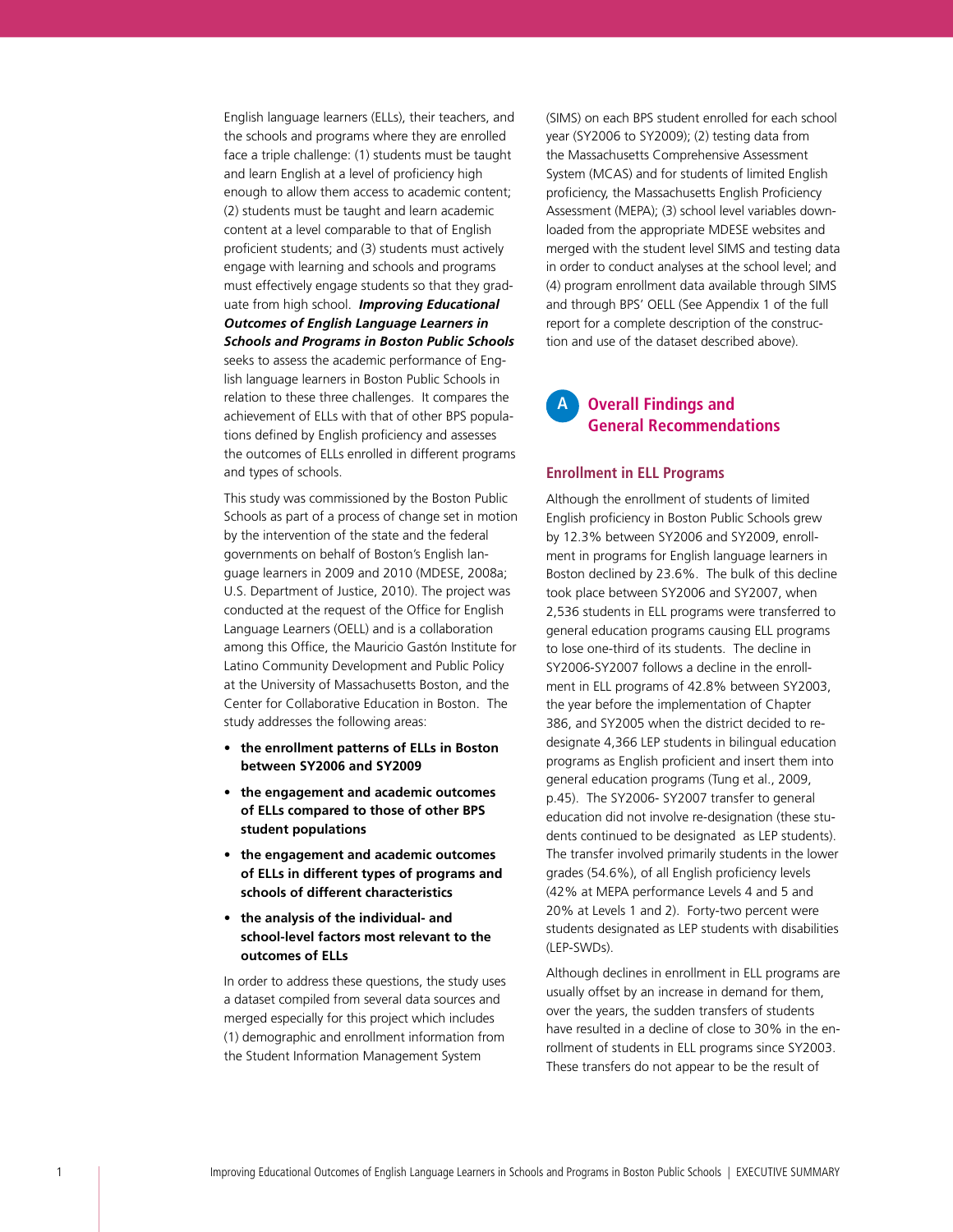

#### **Figure 1. Enrollment of English Language Learners. BPS, SY2006-SY20091**

<sup>1</sup> Notes for all figures and tables appear at the end of this Summary.

a thorough process of student assessment leading to re-designations or a normal pace of transitions out of ELL programs. The pattern resembles what one would expect as the result of an administrative decision, raising the question of BPS's intentions in regard to its programs for ELLs.

The transfers and declines in participation in ELL programs have not taken place under the current administration of the Boston Public Schools, but nevertheless it is up to this leadership to send a clear message about its commitment to its programs for English language learners. During the implementation of Chapter 386, ELL programs were often seen as no longer necessary since LEP students would quickly be ready for integration into general education classrooms. But this is an unsound policy based on the assumption that ELL students attain academic proficiency in English in one year. Nothing in the literature or in this study provides evidence that students acquire academic English proficiency in so short a time. The literature shows clearly that LEP students who had not participated in ELL programs had lower testing outcomes and the highest dropout rates compared to students who had participated in any type of ELL program (Lindholm-Leary & Borsato, 2006; Thomas & Collier, 2002). The discussion in the educational research literature is about what type of program works best, not whether students should be in a program. Our own findings show that when ELLs in BPS are placed in general education programs they have higher dropout rates and that their outcomes across all subjects (when observing students

scoring at the highest levels of English proficiency) are surpassed by those in Two-Way Bilingual and TBE programs.

A clear statement of mission of the BPS ELL programs and the district's commitment to them as a method would go a long way to support the work of teachers and schools engaged in these programs, to allay the concerns of parents of ELL students. Such a commitment would allow these programs to grow, to be creative in their instruction, and to improve.

#### **Learning English / Learning Content**

This study underscores that English proficiency is the most powerful variable in determining the educational outcomes of English language learners in Boston. It was found to be the most important variable in determining MCAS outcomes across all grade levels and subjects. MEPA performance level was also found to be significant in relation to the dropout rate of high school LEP students, as well as in attendance and retention in grade of these students. Of the variables examined in this study, none had more of an impact on the educational outcomes of LEP students than English proficiency.

This finding leads to questions regarding LEP students' acquisition of English and the linguistic access to academic content available to them. The first is related to the length of time that LEP students need to attain proficiency in academic English, i.e., the English that allows them access to grade-level academic content. Three-year trajec-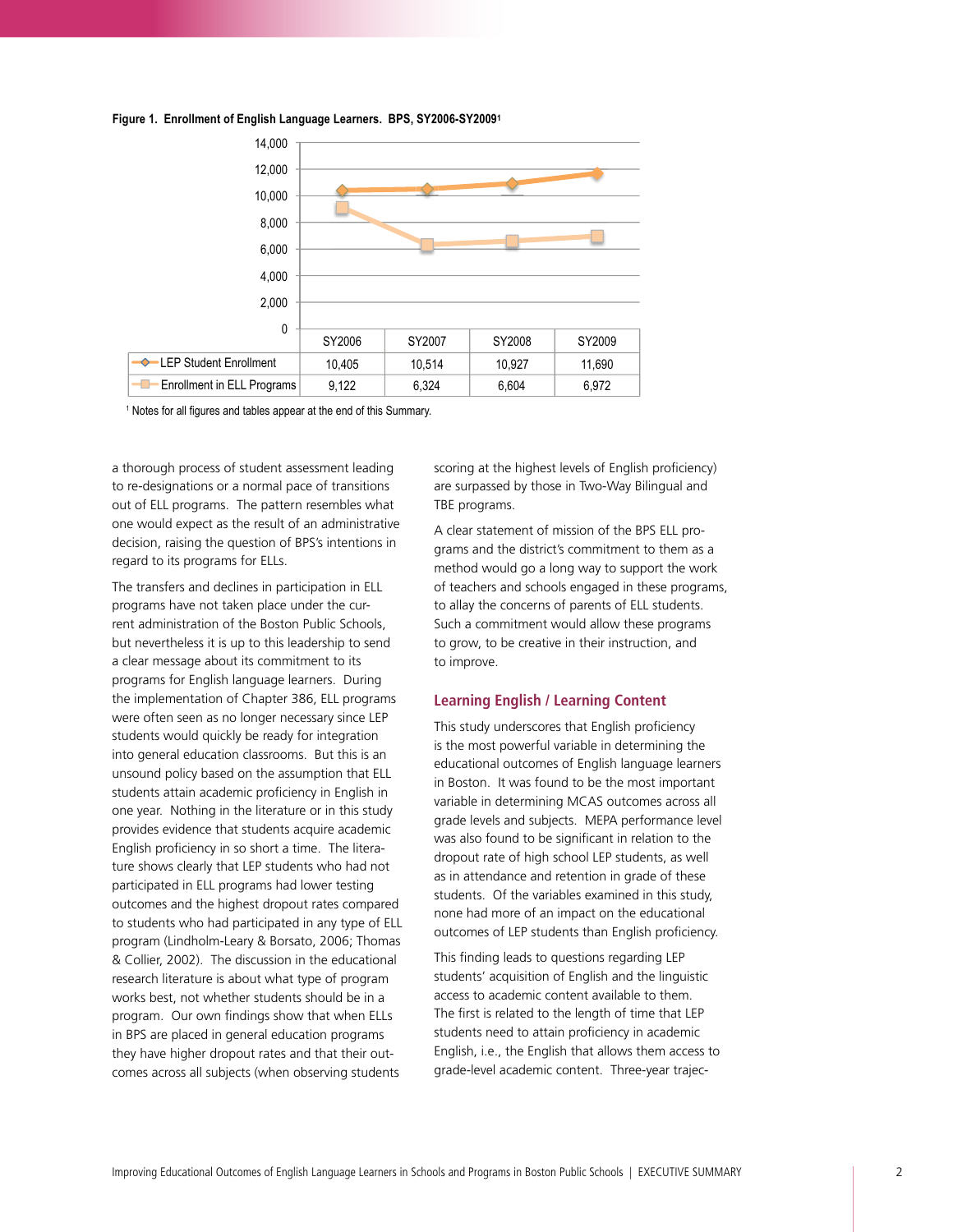|                        | <b>Grade 3 Cohort</b><br>$N = 131$ | <b>Grade 6 Cohort</b><br>$N = 93$ | <b>Grade 9 Cohort</b><br>$N = 328$ |
|------------------------|------------------------------------|-----------------------------------|------------------------------------|
| Graduated              | NA.                                | <b>NA</b>                         | 3.0%                               |
| <b>FLEPed</b>          | $0\%$                              | 4.8%                              | 1.2%                               |
| <b>MEPA Level 5</b>    | 9.3%                               | $0\%$                             | 5.2%                               |
| <b>MEPA Level 4</b>    | 26.7%                              | 7.5%                              | 9.1%                               |
| <b>MEPA Level 3</b>    | 22.9%                              | 41.9%                             | 16.8%                              |
| <b>MEPA Level 2</b>    | 4.6%                               | 11.8%                             | 3.0%                               |
| <b>MEPA Level 1</b>    | 4.6%                               | 6.5%                              | 2.1%                               |
| Other                  | 32.1%                              | 27.5%                             | 59.5%                              |
| <b>Transferred Out</b> | 23.7%                              | 14.3%                             | 25.3%                              |
| Dropped Out            | 3.7%                               | 3.4%                              | 23.2%                              |
| Aged-Out               | NA.                                | NA.                               | 4.6%                               |
| Enrolled, Not Tested   | 4.6%                               | 9.8%                              | 6.4%                               |

| Table 1. SY2009 MEPA Outcomes of Grade 3, 6 and 9 Cohorts of Students Scoring at MEPA Level 1 in SY2006 |
|---------------------------------------------------------------------------------------------------------|
|---------------------------------------------------------------------------------------------------------|

tories through the MEPA performance levels of LEP students provide an indication that the acquisition of academic English requires more than this length of time for the majority of students. This longer trajectory was especially the case among middle school and high school students. Boston is not exceptional in this. The educational research literature reviewed for this report shows that the acquisition of academic English takes from four to seven years (e.g., Thomas & Collier, 1997).

This finding about the time required for English proficiency leads to a second concern. The normal road to academic English proficiency would be acceptable for these students if they were receiving instruction of academic content – Math, science, social studies – in a language they understood while they were learning English. If this were the case, once they attained English proficiency they could join their peers at grade level. That is not possible in Boston or in the state because English language learners are unable to participate in content classes that are linguistically accessible to them (except if parents submit a waiver requesting non-SEI program placement) and because English language learners are not always taught by a teacher with experience in making the content accessible across the language divide. The barrier to the former is Chapter 386 of the Acts of 2002 and its implementation; the barrier to the latter is the lack of appropriate professional development of teachers.

This situation leaves LEP students, especially older ones with low English proficiency, in a quandary. LEP students at the lowest MEPA performance levels accounted for 23.9% of middle school LEP students and 24% of all LEP students in high school. The MCAS pass rates of middle school LEP students

performing at the lower levels of English proficiency (as measured by MEPA) only reached 22% in Math, and other scores were much lower. Among high school LEPs, the highest pass rates (also in Math) barely reached 15%. In high school, about 18% of LEP students were retained in grade, many of them several times and many of them in the ninth grade to avoid having them fail the tenth grade MCAS exams. Among twelfth graders who dropped out in SY2009 and who were enrolled in BPS for all four years of the study period, 22.4% had passed the MCAS but 63.2% had failed either the tenth grade MCAS ELA or MCAS Math tests. High school dropout rates among students at these low English proficiency levels were more than three times those of the LEP students at the higher levels of English proficiency. These students seem to be assessing their chances and dropping out because – given what they are offered – they see no possibility for success in passing the MCAS ELA and Math exams and graduating from high school. Everything we have analyzed in this study shows that this is a reasonable assumption.

Educating middle school and high school LEP students at the lower levels of MEPA performance requires alternative approaches to instruction and alternative approaches to measuring achievement. Both the 1993 Education Reform Law and Chapter 386 of the Acts of 2002 allow for these exceptions; these students will have no real opportunities unless they are provided with these options (Commonwealth of Massachusetts, 1993, 2002). The Proficiency Gap Task Force (2010) recommended to the Massachusetts Board of Elementary and Secondary Education that MDESE support the development of alternative programs (e.g., TBE programs) for older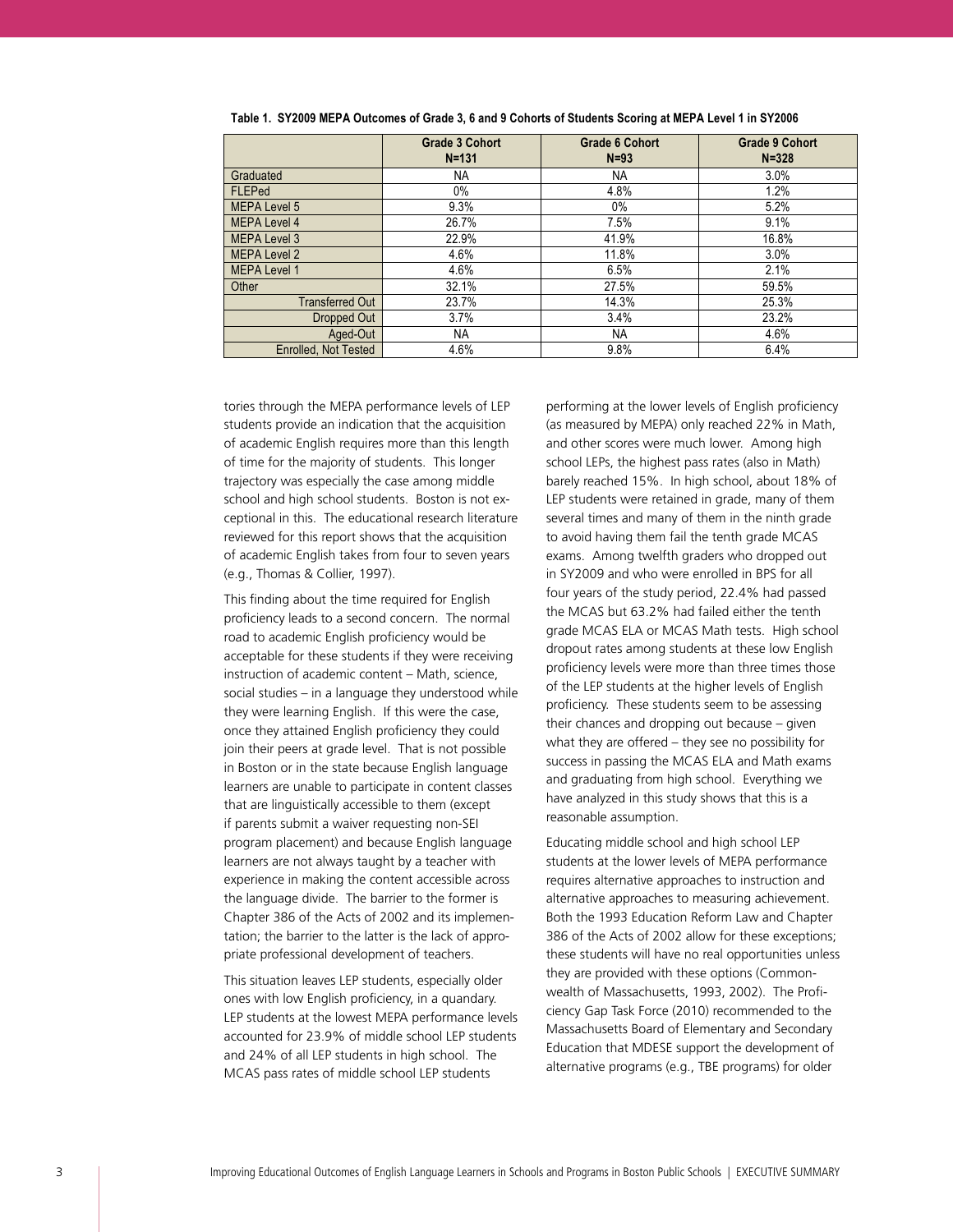students with these low levels of proficiency. This option would allow the students to learn English while they are also learning grade-level content in their own language. Similarly, alternative measures of achievement in addition to or in place of the MCAS can be implemented under the 1993 Education Reform law. These assessments can include portfolios of high-quality student work in their own language and in English, and testing in Math that is both rigorous and accessible linguistically.

## **Students of Limited English Proficiency with Disabilities (LEP-SWDs)**

About 42% of the students transferred out of ELL programs in SY2006-2007 went to special education programs, many of them young students under Grade 3. One could argue that this transfer was a positive development if there had been a thoughtful assessment of these students, conducted with appropriate testing protocols and with trained bilingual staff. The transfer could also be considered positive if it had resulted in appropriate language supports and instruction provided by special education teachers trained to address the specific needs of LEP-SWDs. Neither one appears to be the case in this transfer.

Designation as student with a disability (i.e., receiving special education services) is the second most important variable in determining the educational outcomes of ELLs in Boston. The gap in MCAS scores between LEP-SWDs and LEP students was 30 percentage points in ELA and almost 20 percentage points in Math in fourth grade and 15 percentage points in ELA and 20 points in Math in tenth grade. LEP-SWD students have higher dropout rates than LEP students (but slightly lower rates than SWD students who are English proficient). In view of the large migration of young LEP students into SPED programs in SY2006-SY2007 – without assurances that those transfers were based on accurate evaluations and that these students would be greeted with appropriate services – these findings are worrisome.

As was the case in our discussion of enrollments, this situation pre-dates the presence of the current leadership of both BPS and of the special education programs in the district. But this fact does not negate the responsibility for the present leadership to redress this situation by assuring that (1) there are appropriate protocols for the assessment and placement of LEP students in SPED programs and that these are followed; (2) there are appropriate services

in place for LEP students placed in SPED programs; and (3) the SY2006 referrals to SPED programs are evaluated to ascertain their appropriateness.

### **Addressing the "Culture of Failure"**

One of the most hopeful points of this analysis was the observation of the success of LEP students once they attain English proficiency. Once LEP students reached MEPA Level 5, the outcomes of LEP students out-paced those of EP students across all subjects in Grade 4, in Math in Grade 8, and in ELA and Science in Grade 10 (Table 2). In those subjects in which EP students outscored LEP students, the gaps were very small. Yet, because it takes time for students to reach MEPA Level 5, because of the restrictions imposed by Chapter 386, and because of the pressure to assess students prematurely, intensely, and inappropriately, the image most hold of LEP students is one of failure. Principals are

concerned about the impact of ELLs on their school's AYP scores; school personnel hold unrealistic expectations of the process of language acquisition and see their students as "lacking" and "failing"; the students themselves perceive themselves as "failing"; and parents year after year receive a notice that communicates to them that their child has "failed" the MCAS. All of this delivered without any explanation that it is not expected for students who are in the process of learning academic English to pass tests developed for English proficient students solely in English.

BPS is bound by national and state law to test students yearly in a variety of areas, but it needs to take a more proactive stand regarding the appropriateness and the effect of testing on low English proficiency students in middle school and high school. Both federal and state laws allow for alternative forms of testing achievement and BPS, with a contingent of LEP students reaching 28.0% of its enrollment in SY2011, should seek remedy for the most vulnerable. NCLB requires that LEP students be tested in ELA after the first year in the U.S. and offers no exemptions for testing in content areas and offers little in terms of flexibility; it does recognize that LEP students present "unique challenges" (U.S. Department of Education, 2007, p.3). Federal regulations offer the possibility of "assessments in the language and form most likely to yield accurate data on which such students know and can do in academic content areas" (p.11). This has included testing content areas in students' native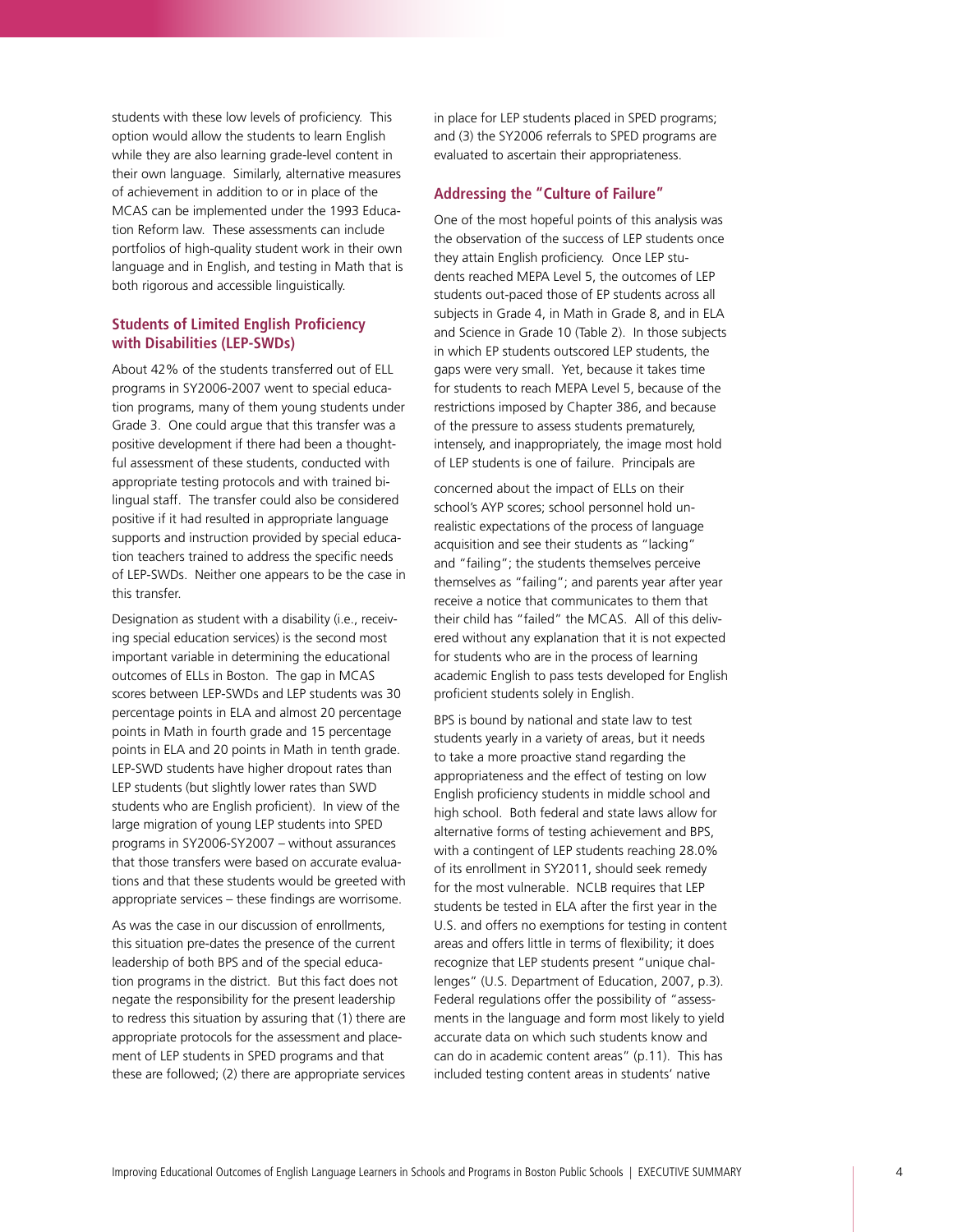|                        | <b>ELA</b> | <b>Math</b> | <b>Science</b> |  |  |  |
|------------------------|------------|-------------|----------------|--|--|--|
|                        | Grade 4    |             |                |  |  |  |
| <b>AII LEPS</b>        | 61.6%      | 69.7%       |                |  |  |  |
| <b>MEPA Level 1</b>    | 0.0%       | 23.1%       |                |  |  |  |
| <b>MEPA Level 2</b>    | 8.6%       | 22.2%       |                |  |  |  |
| <b>MEPA Level 3</b>    | 20.2%      | 40.6%       | N/A            |  |  |  |
| <b>MEPA Level 4</b>    | 66.9%      | 75.5%       |                |  |  |  |
| <b>MEPA Level 5</b>    | 94.7%      | 94.2%       |                |  |  |  |
| All English Proficient | 79.9%      | 79.9%       |                |  |  |  |
| Grade 8                |            |             |                |  |  |  |
| <b>All LEPs</b>        | 55.6%      | 31.6%       | 17.7%          |  |  |  |
| <b>MEPA Level 1</b>    | 5.6%       | 3.7%        | $0\%$          |  |  |  |
| <b>MEPA Level 2</b>    | 15.5%      | 15.2%       | 4.8%3          |  |  |  |
| <b>MEPA Level 3</b>    | 44.2%      | 27.1%       | 13.7%          |  |  |  |
| <b>MEPA Level 4</b>    | 83.3%      | 39.6%       | 20.4%          |  |  |  |
| <b>MEPA Level 5</b>    | 89.8%      | 61.7%       | 48.3%          |  |  |  |
| All English Proficient | 92.2%      | 61.5%       | 54.0%          |  |  |  |
| Grade 10               |            |             |                |  |  |  |
| All LEPs <sup>1</sup>  | 72.6%      | 76.3%       | 59.2%          |  |  |  |
| <b>MEPA Level 1</b>    | 25.0%      | 69.2%       | 23.1%3         |  |  |  |
| <b>MEPA Level 2</b>    | 50.0%      | 75.0%       | 41.7%          |  |  |  |
| <b>MEPA Level 3</b>    | 61.2%      | 69.7%       | 52.1%          |  |  |  |
| <b>MEPA Level 4</b>    | 92.6%      | 84.7%       | 75.4%          |  |  |  |
| <b>MEPA Level 5</b>    | 98.7%      | 86.7%       | 84.2%          |  |  |  |
| All English Proficient | 95.2%      | 89.7%       | 82.4%          |  |  |  |

**Table 2. MCAS ELA, Math, and Science Pass Rates. English Proficient Students and LEP Students1 at Different levels of English Proficiency2. BPS, SY2009**

language for the first three years after arrival in the U.S. At the state level, the 187th General Court of the Commonwealth's Chapter 69.1.I, provides that "As much as is practicable, especially in the case of students whose performance is difficult to assess using conventional methods, such instruments shall include consideration of work samples, projects and portfolios, and shall facilitate authentic and direct gauges of student performance" (Commonwealth of Massachusetts, 2011). Both federal and state law leave the door open for alternative testing for these vulnerable students. This alternative is not an opportunity for lesser accountability in regards to the achievement of LEP students, but rather an opportunity to develop assessments that measure accurately what they "know and can do" in academic areas.

The key terms here, of course, are "as much as is practicable" given funding constraints and MDESE's priorities. The development of alternative assessments requires investment so that it is a measure of similar quality of other state tests. These alternative assessments also need to be available in a variety of languages.

Nevertheless, with the numbers of LEP students across the state on the rise, Massachusetts' educational leaders should consider additional options for testing requirements and measures. As the state negotiates with the federal government to increase the flexibility available under NCLB, alternative assessment for ELLs is an area that should be considered, and Boston would do well in recommending strongly that Massachusetts seek additional flexibility in the testing LEP students at low levels of English proficiency.

The district should take full advantage of NCLB's exemption from reporting MCAS scores of LEP students in their first year in the U.S. for the purposes of AYP determination, if it is not already doing so. This exemption is a small accommodation for schools whose accountability status is affected by the presence of students at low levels of English proficiency. Again, Boston, with a high proportion of LEP students in its enrollment and a broad distribution of LEP students across the district's schools, would benefit from providing this exemption for its schools. This exemption would recognize the schools' efforts in educating ELLs and would build a stronger understanding of what constitutes realistic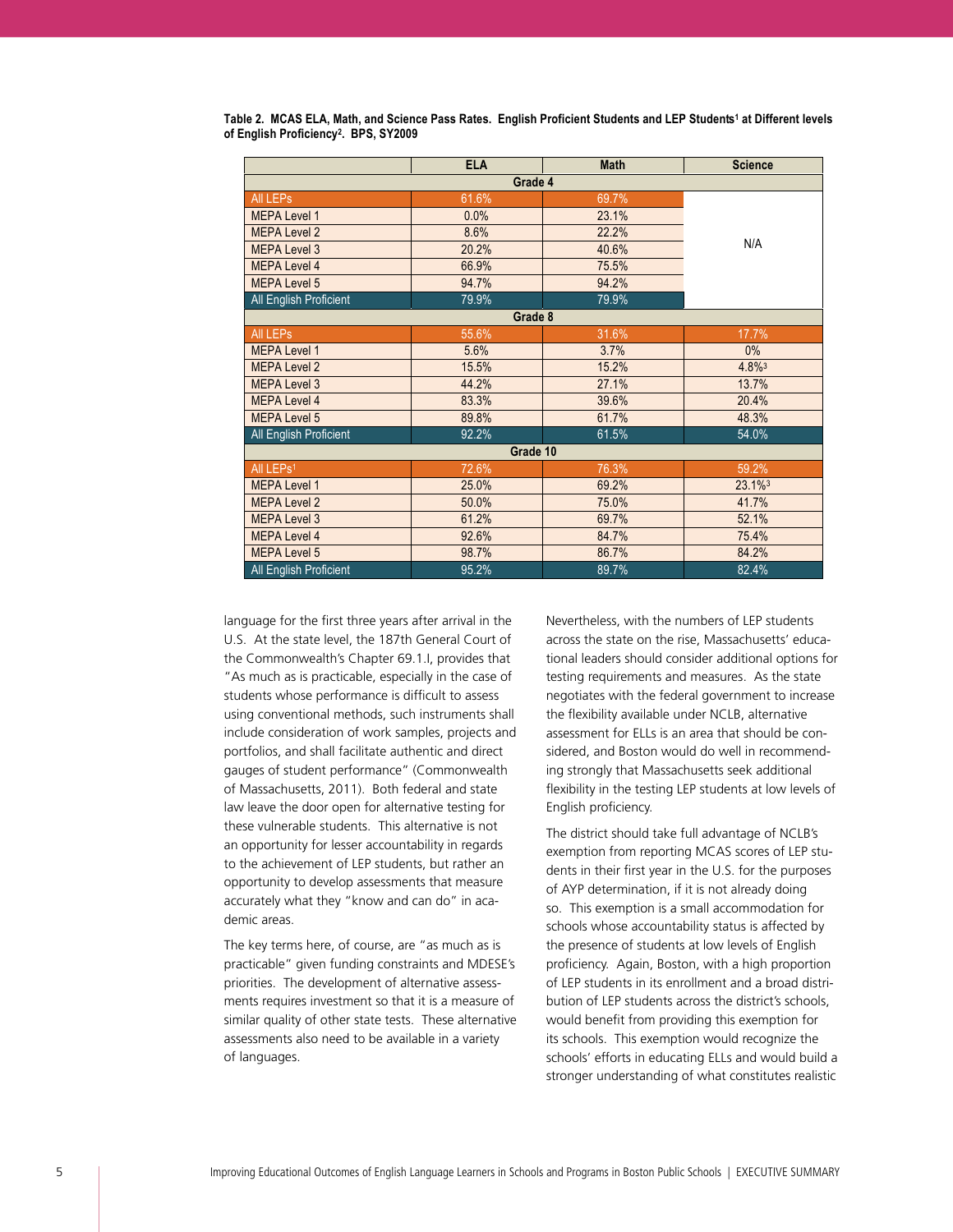expectations of MCAS results for students at low levels of English proficiency.

Finally, although BPS needs to report scores for LEP students in the aggregate, a requirement which ignores the effect of language proficiency on the outcomes, it should aim to find a way to communicate a more realistic message to school staff, to parents, and to the students themselves. Better understanding of the process of language acquisition across staff charged with the education of ELLs is imperative so that their expectations and perspectives can line up more closely with what we know to be true. Information for school staff needs to allow them to "take English proficiency into account" in the interpretation of MCAS results, not only so that appropriate placements and instruction can take place but also to facilitate the assessment of English acquisition in relation to those outcomes. Similar information should be available to parents with clear statements about the MCAS performance that is appropriate for students at specific levels of English proficiency.

Instilling an image of "failure" solely because a student does not have academic English proficiency is damaging in the school setting and beyond. Reversing the "culture of failure" requires that educators understand the problem, de-politicize the process of education of LEP students and bring to the task good educational and assessment practices.

### **Middle School Students**

Middle school LEP students seem to be particularly vulnerable to poor educational outcomes, with very low MCAS outcomes across all subjects. Although the data is not clear on this, there is some evidence that dropping out begins in middle school for many LEP students. They received out-of-school suspensions at a very high rate, three and five times higher than those of their elementary and high school peers. Rates of suspension were higher among students at the lower levels of MEPA performance. Overall, the outcomes for middle school students at these levels of MEPA performance are of great concern since these were lower than those of LEP students in other grade levels. Their situation in BPS needs focused attention.

Middle school LEP student outcomes seem to suffer in large middle schools and in SEI programs. Middle school students appear to do better in the few Two-Way Bilingual and TBE programs available for them in BPS. In those programs their outcomes were

close to or surpassed those of English proficiency students. Interventions should focus on the development of programs in smaller schools and special attention should be placed on entering students who are just starting to learn English. The situation of students at the lower levels of MEPA performance seems to be the most difficult and their outcomes are the worst. TBE programs may be most appropriate to engage these students of low English proficiency in schooling. Middle school students' outcomes in SEI programs of both types were extremely low, indicating that this modality does not offer enough access to the type of academic content required to be successful in the MCAS. Overall, BPS needs to pay close attention to the situation of middle school LEP students and to the development of more appropriate programs for them.

# **B** Specific Findings and Recommen**dations Related to Enrollment and Characteristics of English Language Learners**

#### 8 *Trends*

- Between SY2006 and SY2009, the overall enrollment of BPS decreased by 3.9%. The enrollment of students of limited English proficiency and students who are former LEP students increased by 12.3% and 39.0% respectively. These were the only populations to experience growth in this period.
- 8 *Student Characteristics*
	- LEP students showed a slightly higher representation of males (53.6%) than females and a high proportion of low-income students (87.3%). About 12.9% were students who were mobile and changed schools within a school year, and about 18.7% were students with disabilities.
	- Most LEP students were Spanish speakers (56.6%), with Haitian Creole, Chinese, Cape Verdean Creole, Portuguese, and Somali speakers composing the bulk of the rest.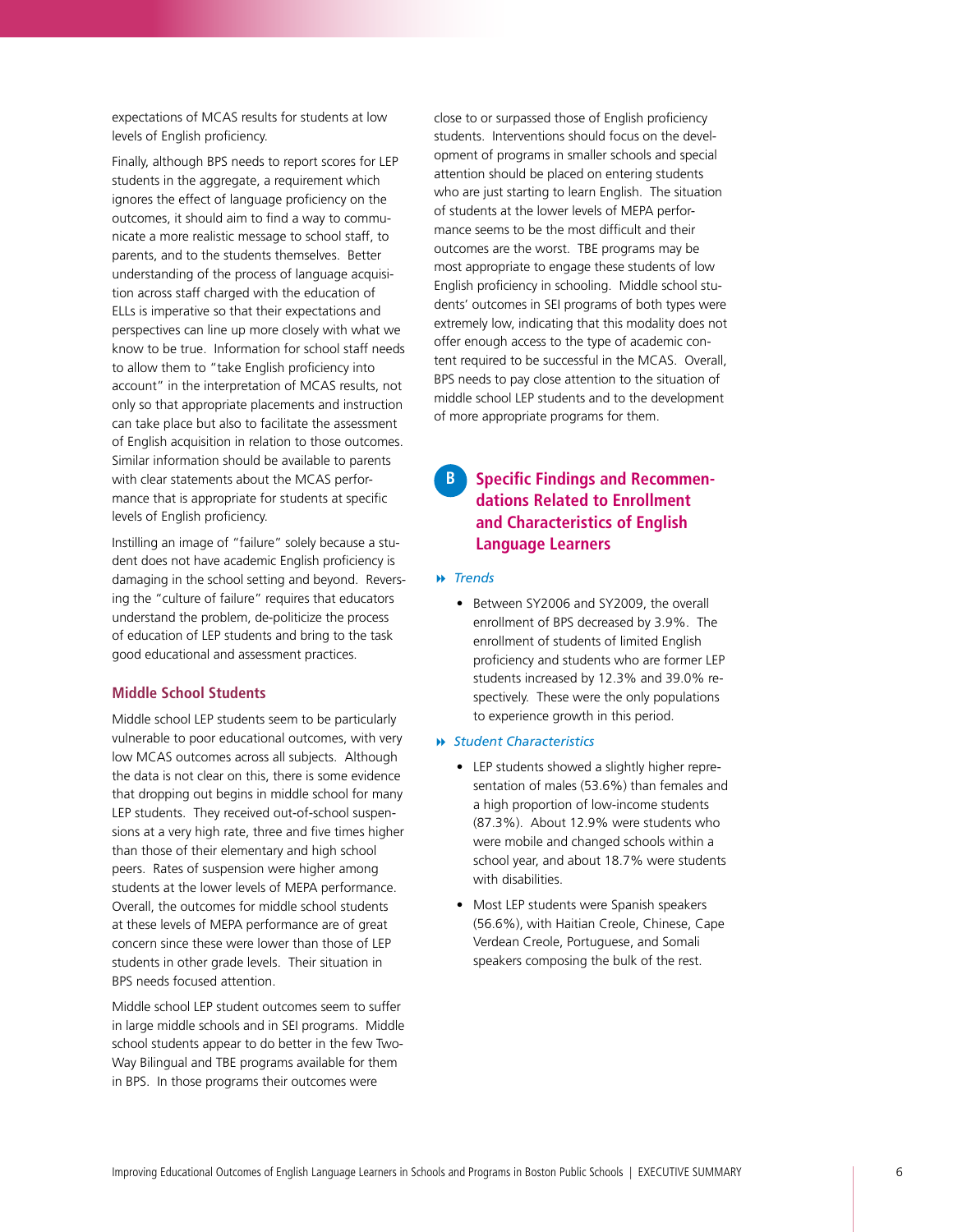• In terms of English proficiency, the majority of LEP students scored at the higher performance levels (Levels 3, 4, and 5) of the Massachusetts English Proficiency Assessment (MEPA); the largest proportion scored at Level 3. Across the four years examined, there was a clear tendency for the number of students at the lower proficiency levels to decline, likely the effect of the observed decline in immigration to the region.

### 8 *LEP Enrollment in Different Types of Schools*

- Analysis of LEP student enrollment in schools of different characteristics points to several risk factors:
	- (1) LEP students were enrolled in highpoverty schools at a much higher rate than English proficient students: 81.6% compared to 60.1%.
	- (2) LEP students were overwhelmingly enrolled in schools that did not meet accountability status in ELA (77.5%) or in Math (85.0%).
	- (3) Students' MEPA performance level and their designation as LEP-SWDs have broad significance in the distribution of students across schools of different characteristics. Low MEPA performance level was found to be significant in the distribution of students across all types of schools considered here. Most notably, higher proportions of these students were found in schools with lower teacher qualifications. Designation as a LEP-SWD was also found to have broad significance in the distribution of students in schools of lower LEP densities and where a lower proportion of teachers are licensed in their teaching assignment.

**Recommendation 1:** The fact that LEP students are more heavily concentrated in highpoverty schools and in schools that did not meet AYP – and that the most vulnerable LEP students are exposed to a teaching corps with less qualifications than is average for the district – suggests that the district needs to pay more attention to the assignment of LEP students, assuring that they have access to "seats" in schools with more favorable characteristics.

• LEP students in Boston are not segregated or highly concentrated: 88.4% were in schools with less than 50% LEP density. LEP students also tend to be enrolled in schools where a high proportion of core courses are taught by highly qualified teachers (72.9%).

**Recommendation 2:** The district should continue to be watchful of its assignment of LEP students so that they are not overly concentrated with other language-minority students and without access to Englishspeaking students.

#### 8 *Enrollment in Programs*

• While the enrollment of students of limited English proficiency in Boston increased steadily between SY2006 and SY2009, there were strong shifts in the enrollment of LEP students in different programs (See Figure 1). The most salient was the 23.6% decline in the enrollment in programs for English language learners and a 267.7% increase in the enrollment of LEP students in educational settings which are not specifically designed for the instruction of ELLs (for example, general education classrooms and special education programs).

This shift in students took place between SY2006 and SY2007, when 2,536 students were transferred from ELL programs to programs not designed for ELLs. Of these students, 54.5% were students in Grade 3 or lower, 42.8% were students at the higher levels of English proficiency (but 20% were at very low levels), and 42.0% were designated as students with disabilities.

**Recommendation 3:** The large transfer of ELL students out of ELL programs between SY2006 and SY2007 points to the need for the district to have a clear and consistent process for the transfer of students out of ELL programs. It also needs to develop and communicate clear criteria for designating and de-designating students as LEPs.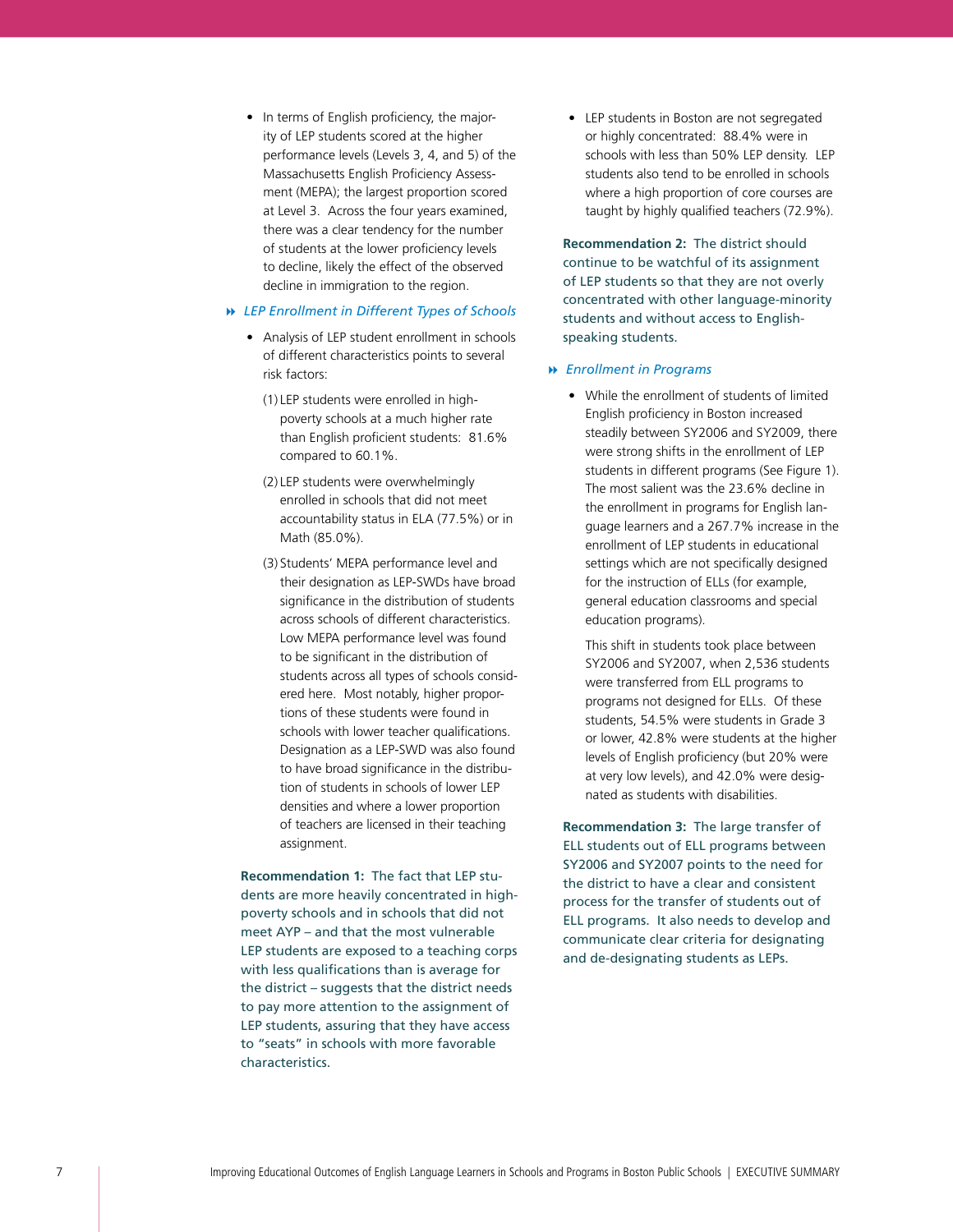**Recommendation 4:** The district should refrain from transferring students with low English proficiency out of ELL programs, particularly students transitioning out of elementary school and those in middle school and in high school. Dropout rates among LEP students at these grade levels and at these levels of proficiency are very high in comparison to the rates of similar students in ELL programs.

**Recommendation 5:** Students of limited English proficiency who also have one or more disabilities are legally required to receive both ELL and SPED services. Placement only in an ELL program or only in a SPED program is not an appropriate education for LEP-SWDs. To echo the comments at the beginning of this executive summary, BPS needs to increase its capacity to conduct proper identification, assessment and placement of LEP-SWDs. No students of limited English proficiency who do not have a disability should be placed in a SPED program merely because there is no ELL "seat" in their school.

- Most students in ELL programs are enrolled in SEI programs (88.1%). Two-Way Bilingual, TBE, and SIFE programs, together, account for the rest.
- There are significant differences between students in different types of programs along key variables generally associated with academic outcomes.
	- (1) Students in ELL programs were more likely to be mobile and to have lower levels of English proficiency than students not in programs for ELLs.
	- (2) The comparison among the different ELL programs – Sheltered English Immersion, Two-Way Bilingual, programs for students with interrupted formal education (SIFE), and Transitional Bilingual Education – shows that SIFE programs stand out for their higher proportion of male students, of students who are mobile, and of students at the lower levels of English proficiency as well as the lower proportions of those who are of low income.

(3) Two-Way Bilingual and TBE programs stand out for the high proportion of lowincome students in their enrollment.

**Recommendation 6:** Because of the wide diversity of LEP students' situations and characteristics, increasing the availability of programs is critical to addressing their educational needs. Program options need to be expanded so that appropriate programs are available for different types of students. For example, given the strong showing of Two Way Bilingual programs among elementary school students, more seats in this type of program should become available. These programs also need to be designed in a way that accommodates students at different levels of English proficiency. There is also a need to increase seats in programs appropriate for students at the lowest levels of English proficiency at the middle school and high school levels. Appropriate programs for students at these grade levels should support the acquisition of English as well as provide appropriate linguistic access to academic content in order to engage them in schooling.

**Recommendation 7:** Parents of LEP students need to be informed about the program options available to their children, the differences in instruction each entails, and the outcomes BPS students have shown in these programs. Today, the BPS website offers parents only SEI programs as a choice. The fact that SEI programs have lower outcomes than other programs for ELLs may keep parents away from all programs for ELLs.

# **C Specific Findings and Recommendations Related to English Acquisition**

8 *Characteristics of Students at Different Levels of English Proficiency* 

• In SY2009, the majority of LEP students in Boston scored in the middle levels of proficiency, Levels 3 and 4 (61.7%) on MEPA. Males and mobile students were over-represented among those LEP students scoring at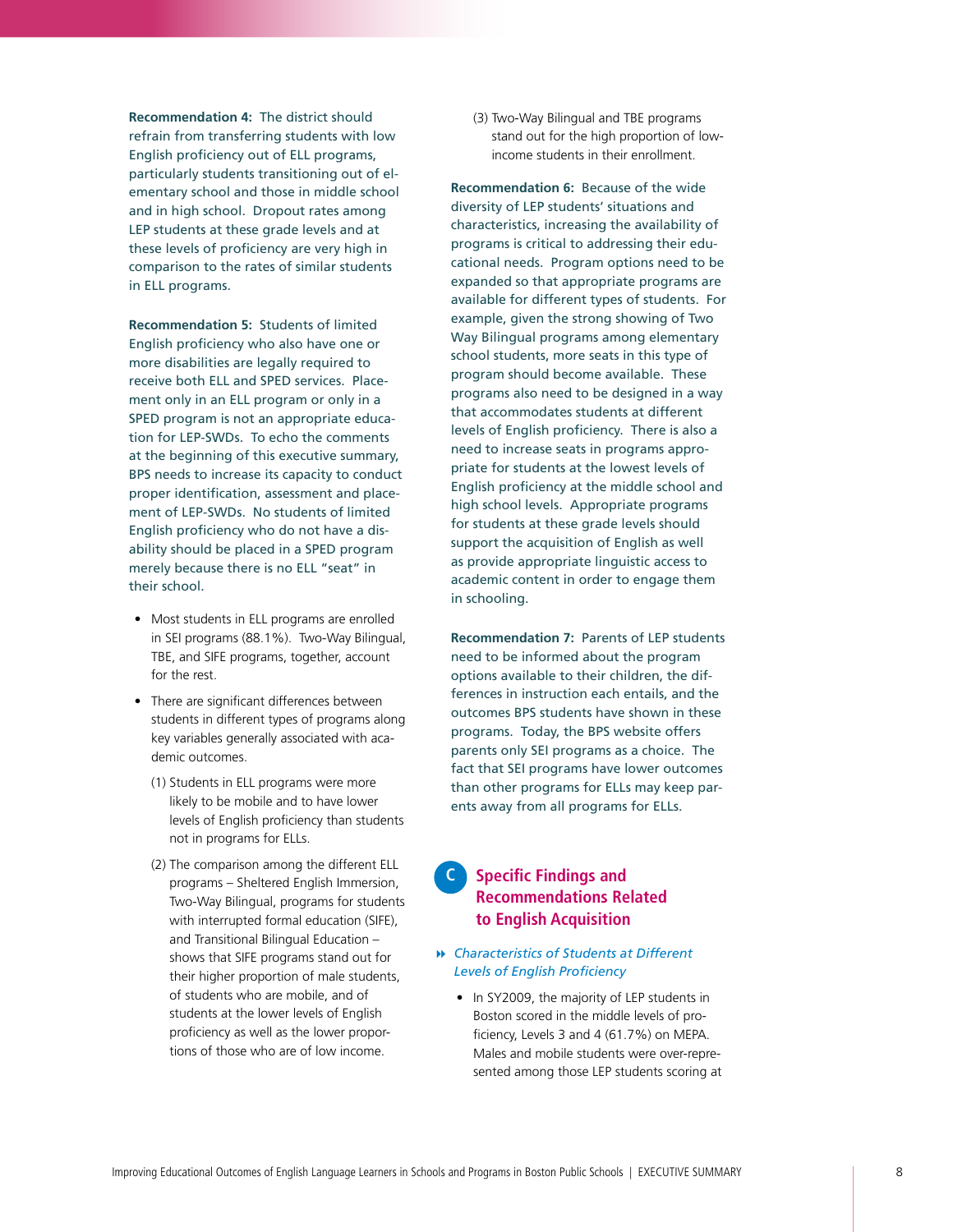Levels 1 and 2 of MEPA in SY2009. Among students at Levels 4 and 5, the most salient characteristics were their stability (only 3.8% changed schools in SY2009 compared to 9.9% among all test-takers) and the higher representation of girls in their numbers (49.8% compared to 46.8% among all test-takers).

# 8 *Level of English Proficiency Required to Access Academic Content and Length of Time Required to Acquire This Level of Proficiency*

- We used passing MCAS ELA as the indicator of the attainment of academic English. The expectation is that students at high MEPA performance levels would have a level of English proficiency that allows them to pass MCAS ELA at rates comparable to those of English proficient students. We found that among elementary and middle school students only those at MEPA Level 5 obtained pass rates in ELA comparable to those of English proficient students. Among high school LEP students, those scoring at both Levels 4 and 5 of MEPA had pass rates comparable to those of their English proficiency peers.
- • Analysis of language acquisition among third, sixth, and ninth grade cohorts formed in SY2006 from students testing at MEPA Level 1 shows that the trajectory of the Boston cohorts were similar to those reflected in the research and confirms that language acquisition takes significantly more than three years for most students.

**Recommendation 8:** In the current Massachusetts education policy environment, appropriate access to content is dependent on being proficient in English. Consequently, educational leaders, principals, and teachers need to have a profound understanding of the process of second language acquisition and of the importance of English language development levels in the planning of programs, in the assignment of students to these programs, and in the instruction students receive in them.

**Recommendation 9:** The district needs to underscore the importance of the MEPA test so that school personnel, as well as parents and students, understand its relevance. School personnel need to take the test seriously and prepare their students well for the test. Students should be informed about the test and its importance so that their English proficiency can be adequately assessed. Parents need to understand the importance of the test so that they can support their children in the process of testing and program assignment.

**Recommendation 10:** Students at the lower levels of MEPA performance are at great risk of low educational outcomes in the Boston Public Schools. They are exposed to expectations of performance (on the MCAS) that are unrealistic and impossible for them to attain; they are retained in grade in high numbers; and they do not have linguistic access to a curriculum that engages them in learning. As a result 23% of students who performed at MEPA Level 1 in ninth grade dropped out of school by the twelfth grade.

The Boston Public Schools should:

- (1) develop interventions for late entry ELLs at the lower English proficiency levels and monitor closely their social and academic progress.
- (2) focus special programmatic attention on the transition grades (fifth to sixth and eighth to ninth grades).
- (3) place all students performing at MEPA Levels 1 to 3 in ELL programs. English language learners at this level of English proficiency who are placed in general education settings have much higher dropout rates.
- (4) seek remedy from the application of tests of achievement in which LEPs students at MEPA levels 1 and 2 are unable to demonstrate what they "know and can do in academic content areas" and collaborate with MDESE in the development of alternative measures of achievement as allowed by law. (See Recommendation 23.)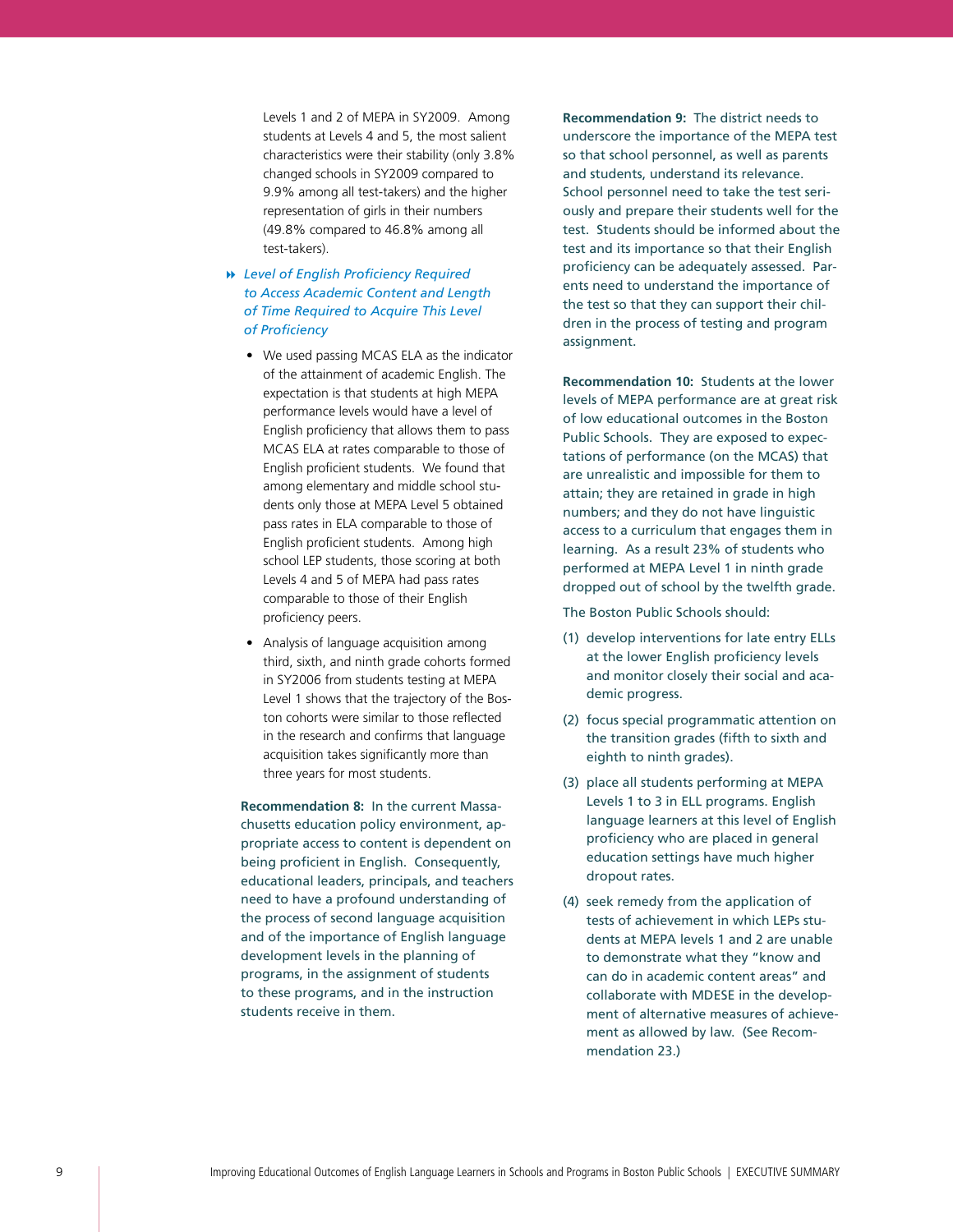**Recommendation 11:** The highly politicized process that led to the passage of Question 2 profoundly misinformed the Massachusetts public about the characteristics of English language acquisition and the time required to attain academic English proficiency. The Boston Public Schools, the district with the highest enrollment of LEP students in Massachusetts, needs to lead the way in providing accurate information to the public and to policy makers on this issue. Without ignoring the law of the state, it needs to be forceful in its communication of the reality of acquiring a second language, the realistic expectations of students at different language proficiency levels, and the kind of instruction required for LEP students to be successful in one of the most competitive educational environments in the nation.

# **D Specific Findings and Recommendations Related to Dropout Rates**

- 8 *Trends*
	- The dropout rates of high school students have declined substantially between SY2006 and SY2009. By SY2009, the high school dropout rate of LEP students was lower than that of English proficient students.
	- Among LEPs, the largest proportion of dropouts (30.8%) left school in the ninth grade.

**Recommendation 12:** Develop a strong sense of community and belonging for LEP students in early high school. Attention needs to be paid to the process of transition between middle school and high school grade levels, to the change in schools as well as well as to students' individual development needs.

**Recommendation 13:** Collaborate with community partners in the design of support services for ELL students, specifically for the transition years, such as mentoring and youth development programs.

8 *Individual Factors Related to Dropping Out*

Gender, income, mobility, and English proficiency were found to be significant in the dropout rates of high school LEP students.

- • Comparisons of the characteristics of LEP high school students who dropped out with those of LEP students who remained in school, showed that among high school dropouts there was a higher proportion of males; of those who were not eligible for free or reduced price lunch (not low-income); of native speakers of Spanish and Portuguese; of mobile students; and of students scoring at MEPA Levels 1 and 2, as compared to LEP students who did not drop out. All of these differences were found to be statistically significant.
- LEP students who dropped out of high school in SY2009 had a significantly lower median attendance rate and significantly higher out-of-school suspension and retention rates than those who did not drop out.

| 20.0%                       |        |        |        |        |
|-----------------------------|--------|--------|--------|--------|
| 15.0%                       |        |        |        |        |
| 10.0%                       |        |        |        |        |
| 5.0%                        |        |        |        |        |
| 0.0%                        |        |        |        |        |
|                             | SY2006 | SY2007 | SY2008 | SY2009 |
| High School Dropout<br>Rate | 12.0%  | 11.3%  | 8.6%   | 6.6%   |

#### **Figure 2. Trend in Annual High School Dropout Rate. LEP Students. BPS, SY2006-SY2009**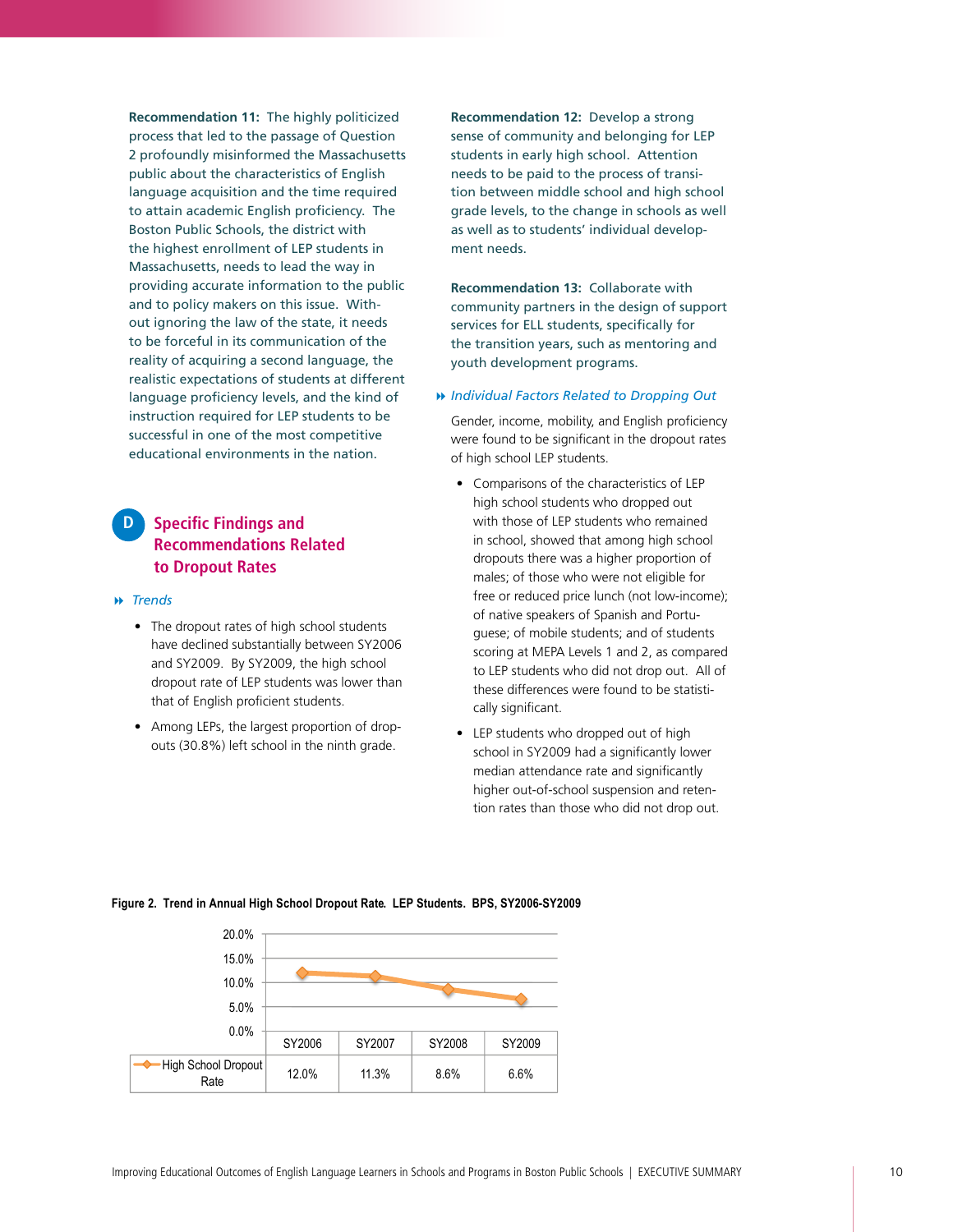|                                      | <b>EP</b>         |                     | <b>LEP</b>        |                     |  |  |
|--------------------------------------|-------------------|---------------------|-------------------|---------------------|--|--|
|                                      | <b>N</b> Dropouts | <b>Dropout Rate</b> | <b>N</b> Dropouts | <b>Dropout Rate</b> |  |  |
| Annual High School Dropout Rate 3, 4 |                   |                     |                   |                     |  |  |
| All                                  | 1,225             | 7.0%                | 201               | 6.6%                |  |  |
| Male                                 | 746               | 8.4%                | 134               | 8.0%                |  |  |
| Female                               | 479               | 5.5%                | 67                | 4.8%                |  |  |
| Low income <sup>1</sup>              | 642               | 5.9%                | 85                | 3.8%                |  |  |
| Not Low Income                       | 583               | 8.8%                | 116               | 14.4%               |  |  |
| Native Language <sup>2</sup>         |                   |                     |                   |                     |  |  |
| Spanish                              | 215               | 7.5%                | 127               | 8.5%                |  |  |
| Cape Verdean Creole                  | 23                | 8.4%                | 21                | 4.8%                |  |  |
| <b>Haitian Creole</b>                | 18                | 3.9%                | 26                | 5.7%                |  |  |
| <b>Mobile</b>                        | 251               | 18.8%               | 45                | 8.3%                |  |  |
| <b>Stable</b>                        | 880               | 5.6%                | 144               | 5.8%                |  |  |
| <b>SWD</b>                           | 310               | 9.9%                | 34                | 7.7%                |  |  |
| Not SWD                              | 915               | 6.4%                | 167               | 6.4%                |  |  |

**Table 3. Annual High School Dropout Rates of Selected BPS Populations Of Different Characteristics. BPS, SY2009** 

**Table 4. Annual High School Dropout Rates of LEP Students of Different English Proficiency Levels. BPS, SY2009.**

|                                                 | EР     | ÆP   |                    | <b>LEP MEPA Test Takers<sup>1</sup></b> |         |         |
|-------------------------------------------------|--------|------|--------------------|-----------------------------------------|---------|---------|
|                                                 |        |      | Level <sup>4</sup> | Level 2                                 | Level 3 | Level 4 |
| Annual High School<br>Dropout Rate <sup>2</sup> | $.0\%$ | 6.6% | $9.2\%$            | 7.4%                                    | 5.3%    | 2.9%    |

#### **Table 5. Attendance, Suspension and Retention Rates of High School Dropouts. BPS, SY2009**

|                                     | EP          |                  | LEP         |                  |  |
|-------------------------------------|-------------|------------------|-------------|------------------|--|
|                                     | Dropped Out | Did Not Drop Out | Dropped Out | Did not Drop Out |  |
| Median Attendance Rate <sup>1</sup> | 56.8%       | 87.7%            | 63.1%       | 87.1%            |  |
| Suspension Rate <sup>1</sup>        | 11.9%       | 6.6%             | 6.3%        | $3.0\%$          |  |
| Retention Rate <sup>1</sup>         | 42.7%       | 8.8%             | 34.9%       | 19.8%            |  |

**Recommendation 14:** Monitor indicators such as mobility, English proficiency, attendance, and retention to identify students most at risk of dropping out. OELL should set up structures and policies to help schools monitor these indicators.

**Recommendation 15:** Since retention is a leading risk factor for dropping out, improve grade promotion rates through a focused attention on the quality of the instruction available to students at the lowest MEPA levels, who are the students most often retained.

**Recommendation 16:** Spanish, Haitian Creole, and Cape Verdean Creole speakers have the highest dropout rates among LEP students. They also face the greatest challenges in terms of attendance (except Haitian Creole speakers) and suspension rates. The district should seek support from community groups working with these populations for a better cultural understanding and help in student engagement. These and other students at risk of dropping out need mentoring, academic support, and wrap-around services delivered by culturally competent staff who are able to provide linguistically appropriate services to the students and clear information to parents.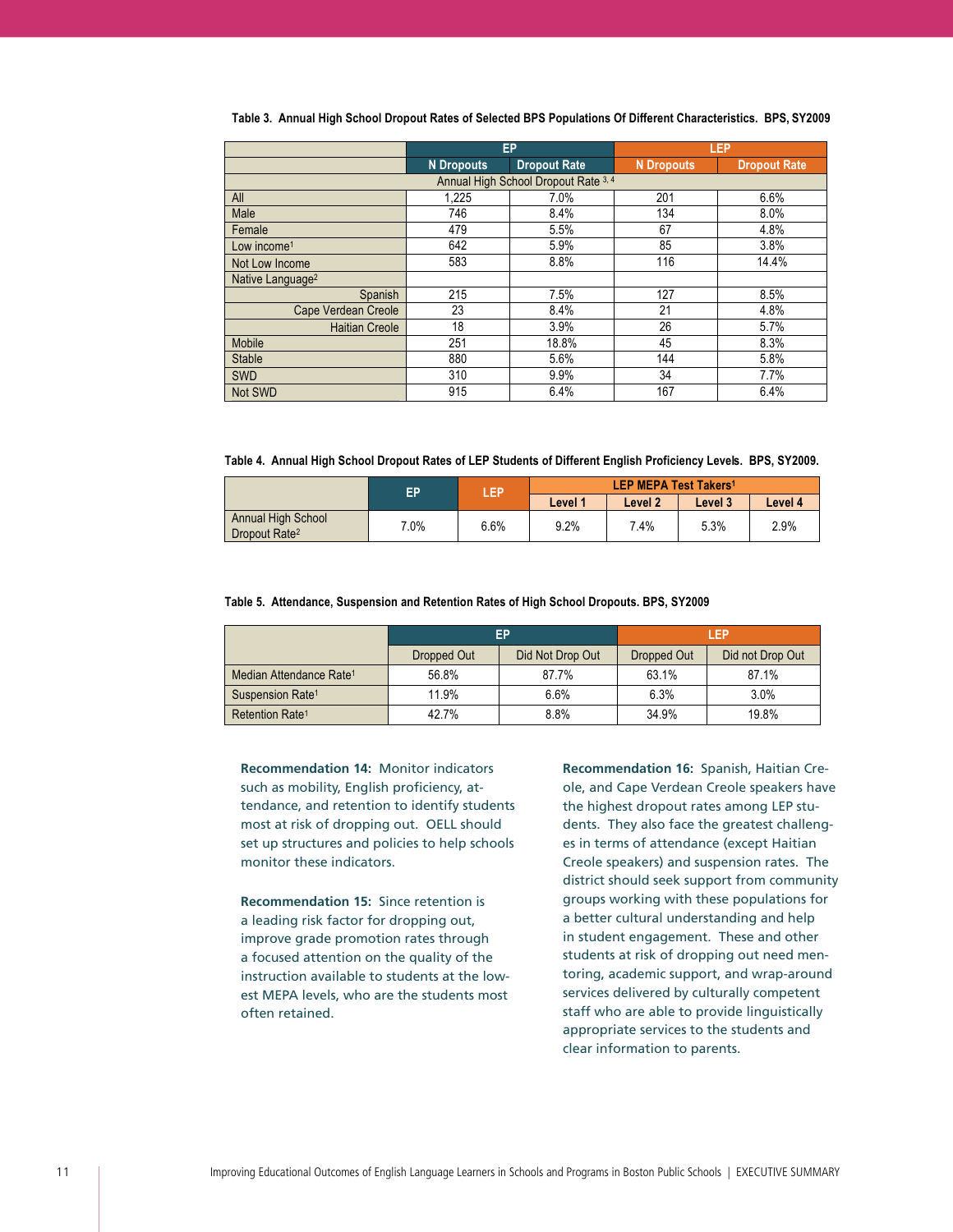## 8 *School and Program Factors Related to Dropping Out*

• Factors related to school characteristics and program participation also proved to be significant in the dropout rates of LEP students. A school's LEP density was found to be significant in relation to the dropout rate of LEP high school students. The high school dropout rate of LEP students in schools with LEP concentrations between 30 and 50% was 11.6%, much higher than the dropout rate of students in schools with higher densities of LEP students (6.7%) or those with lower densities (5.3%). There are 19 high schools in BPS with this characteristic.

**Recommendation 17:** BPS should assess the conditions at high schools producing such high rates of ELL dropouts and develop plans to address the causes of this problem.

- The dropout rate was also higher in high schools that did not meet AYP goals, suggesting that "good schools" are better able to engage these students. Surprisingly, high schools with teachers with higher qualifications had higher dropout rates indicating that (1) there is no assurance that teachers with high qualifications are consistently teaching LEP students in these schools and that (2) additional interventions – in addition to the presence of good teachers – are required to retain students in school.
- Comparison of the dropout rates of students in ELL programs and those not in ELL programs showed that the high school dropout rate was lower among LEP students enrolled in ELL programs than among those in programs not for ELLs. Dropout rates among students not in ELL programs were particularly high among those scoring at the lower

levels of MEPA. Students in ELL programs had higher attendance and lower suspension rates than those not in programs. But they also had a much higher retention rate.

• Sixty-three percent of the SY2009 twelfth graders (who were enrolled in BPS for all four years of the study period) who dropped out had failed one or both of the tenth grade MCAS ELA and Math exams.

**Recommendation 18:** LEP students, especially those at the lower levels of English proficiency, should be enrolled in ELL programs. These programs are better able to engage students and prevent their dropping out. Parents of students who test at MEPA Levels 1 and 2 should be informed of the advantages of having their child attend an ELL program.

**Recommendation 19:** Provide linguistic access to grade-level academic content for middle school and high school LEP students at the lowest levels of English proficiency. This can be done by increasing "seats" in TBE programs and expanding access to TBE programs in other languages in addition to Chinese.

**Recommendation 20:** Federal and State laws allow for the development of alternative ways of testing achievement in addition to the MCAS. The state and the district should develop these alternatives for LEP students at the lowest levels of English proficiency, particularly for late-entrant ELLs who will likely not have time to attain the level of proficiency required to pass content-based MCAS tests in time to graduate. (See Recommendation 23.)

**Table 6. Annual High School Dropout Rates of LEP students in ELL programs by English Proficiency Level. BPS, SY2009.**

|                                               | <b>LEP</b> | <b>LEP MEPA Test Takers</b> |                    |         |         |  |
|-----------------------------------------------|------------|-----------------------------|--------------------|---------|---------|--|
|                                               |            | Level 1                     | Level 2            | Level 3 | Level 4 |  |
| Annual High School Dropout Rates <sup>4</sup> |            |                             |                    |         |         |  |
| Rate of English Proficient                    |            |                             | 7.0%               |         |         |  |
| All                                           | 6.6%       | 9.2%                        | 7.4%               | 5.3%    | 2.9%    |  |
| LEPs NOT in an ELL Program                    | 8.7%       | 12.2%2                      | 13.0% <sup>2</sup> | 9.7%    | 4.3%    |  |
| LEPs in ELL Programs <sup>3</sup>             | 5.9%       | 9.0%                        | 6.4%               | 3.5%    | 2.3%    |  |
| <b>SEI</b>                                    | 6.5%       | 10.4%                       | 7.1%               | 3.8%    | 2.6%    |  |
| Other bilingual (TBE and SIFE)                | $1.2%^{2}$ | $3.0\%$ <sup>2</sup>        | $0\%$              | $0\%$   | 0%      |  |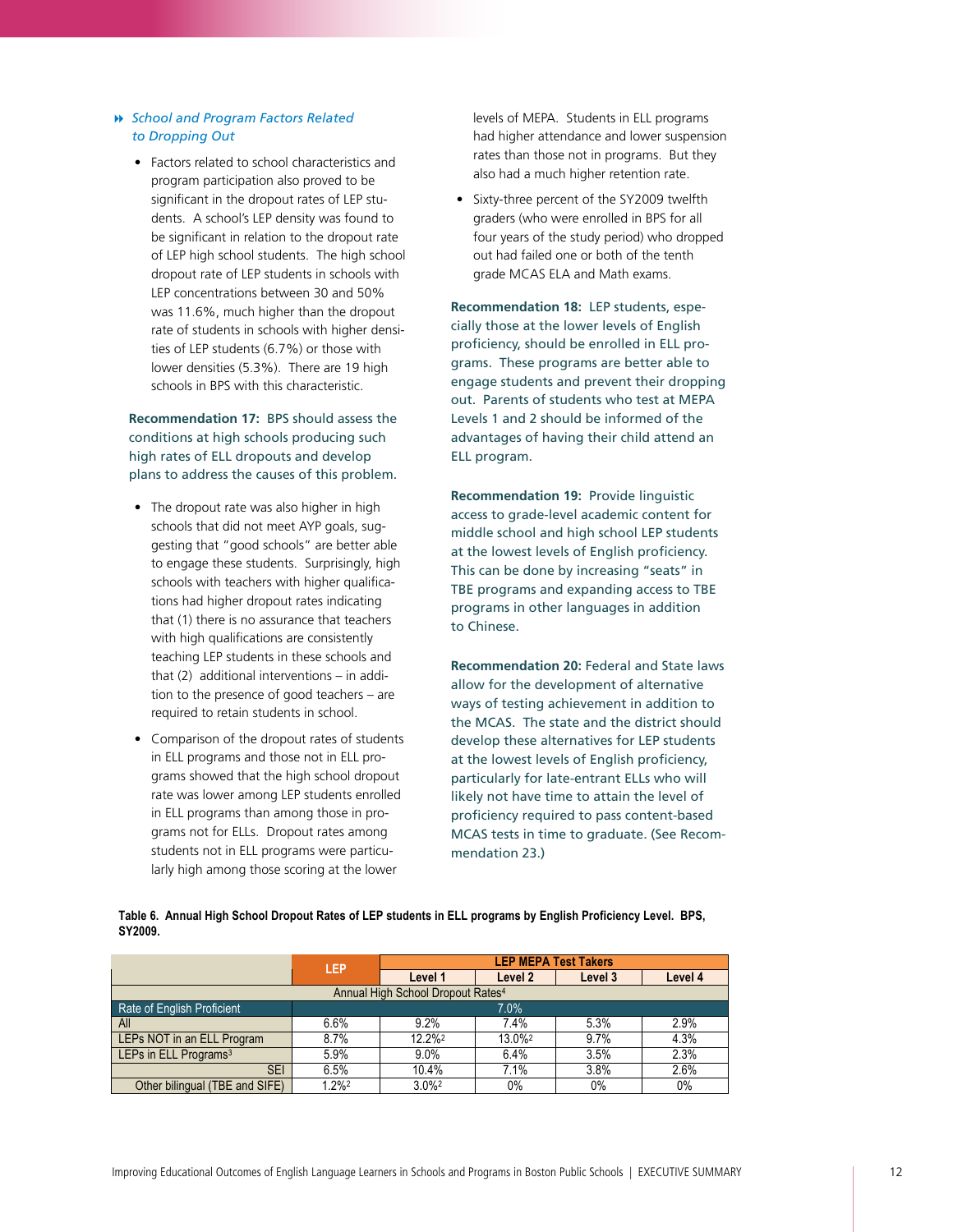Recommendation 21: There should be a clear path to graduation for ELLs at the different levels of English proficiency that includes a specific sequence of courses and activities – including summer and Saturday school – so that all students who are motivated and able can pass the MCAS or its alternatives and graduate from high school.

# **E Specific Findings Related to Outcomes on the MCAS**

- Using the MCAS pass rates for the aggregate of LEP students, there is evidence that there have been strong gains in MCAS outcomes across all subjects and grade levels. When comparing students' performance in SY2009 to SY2006, we found that ELA, Math, and Science pass rates rose at every grade level without exception and that gaps between LEP and EP students declined. But in spite of this advance, the pass rates remained very low and the gaps between LEP and EP students remained wide.
- Taking language proficiency into account shows that, as expected, MCAS scores are very low among students scoring at MEPA performance Levels 1 through 3. Once MEPA Level 5 was reached, the outcomes of LEP students were higher than those of EP students across all subjects in Grade 4, in Math in Grade 8, and in ELA and Science in Grade 10; in those subjects in which EP students outscore LEP students, the gaps remained below 6 percentage points. This highlights the significant role of language proficiency in the demonstration of achieve-

ment in the MCAS. It also demonstrates the inappropriateness of the MCAS test as a measure of content knowledge for the LEP students at the lower MEPA performance levels (See Table 2).

**Recommendation 22:** BPS should set clear and realistic expectations of the level of achievement in MCAS tests for students at different levels of English proficiency (especially at the lower levels) and communicate these to parents and school personnel. It should also communicate clearly the positive outcomes that derive from higher levels of proficiency in order to stimulate students' work to acquire English proficiency and parents' support for their efforts.

**Recommendation 23:** NCLB, the 1993 Massachusetts Education Reform Act, and more recent state law collected under Chapter 69 and Chapter 71 A allow for the development of alternative measures of achievement for "students whose performance in difficult to assess using conventional methods" (Commonwealth of Massachusetts, 2011). BPS should request this remedy from the state and collaborate with MDESE to develop alternative measures of achievement for LEP students at MEPA levels 1 & 2. These accommodations can include testing academic content in the student's native language, using testing programs such as ONPAR (Kopriva, 2009) for the assessment of Math and Science content, or developing portfolios of multiple assessments that would better measure the true extent of the knowledge acquired by LEP students with low English proficiency.

| Table 7. MCAS ELA, Math, and Science Pass Rates of LEP Students. BPS, SY2006-SY2009. |
|--------------------------------------------------------------------------------------|
|--------------------------------------------------------------------------------------|

|                        | <b>SY2006</b>             | <b>SY2007</b> | <b>SY2008</b> | <b>SY2009</b> |  |  |  |
|------------------------|---------------------------|---------------|---------------|---------------|--|--|--|
|                        | <b>ELA Pass Rates</b>     |               |               |               |  |  |  |
| 4 <sup>th</sup> grade  | 57.1%                     | 63.7%         | 56.6%         | 61.6%         |  |  |  |
| 8 <sup>th</sup> grade  | 42.9%                     | 48.2%         | 41.8%         | 55.6%         |  |  |  |
| 10 <sup>th</sup> grade | 44.8%                     | 55.3%         | 68.6%         | 72.6%         |  |  |  |
|                        | <b>Math Pass Rates</b>    |               |               |               |  |  |  |
| 4 <sup>th</sup> grade  | 64.0%                     | 68.9%         | 69.0%         | 69.7%         |  |  |  |
| 8 <sup>th</sup> grade  | 23.1%                     | 24.9%         | 26.2%         | 31.6%         |  |  |  |
| 10 <sup>th</sup> grade | 56.6%                     | 66.4%         | 71.1%         | 76.3%         |  |  |  |
|                        | <b>Science Pass Rates</b> |               |               |               |  |  |  |
| 8 <sup>th</sup> grade  | 8.1%                      | 12.9%         | 15.0%         | 17.7%         |  |  |  |
| 10 <sup>th</sup> grade | ΝA                        | 29.7%         | 42.3%         | 59.2%         |  |  |  |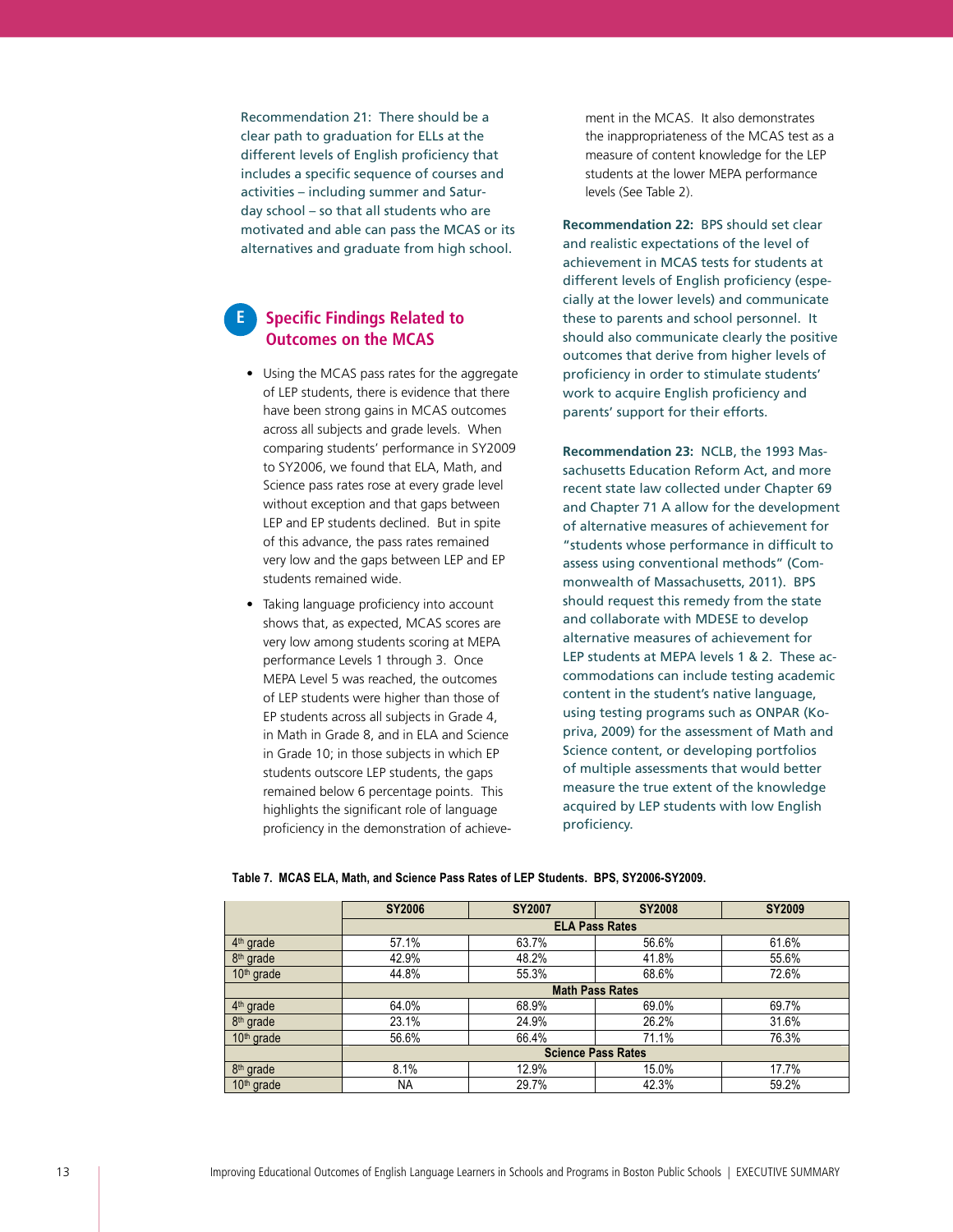**Recommendation 24:** While more appropriate measurements of achievement are developed by the state, BPS should seek authorization from MDESE to expand the use of accommodations for testing.

- (1) the only accommodation allowed by Massachusetts (in addition to the exemption from testing in ELA in the students' first year in the U.S.) is the use of a dictionary. This has not proven to be as effective an accommodation as, for example, extra testing time, small group and individual administration, and/or a glossary of key terms (Abedi, Hofstetter, & Lord, 2009). BPS should request that MDESE add these accommodations and implement them across BPS schools during testing.
- (2) We found instances in which students had taken MCAS tests when they had been in the country less than a year. Until the testing regime is changed, school staff should be made aware of the exemptions and asked to respect them.

**Recommendation 25:** The district should take full advantage of NCLB's exemption from reporting MCAS scores of LEP students in their first year in the U.S. for the purposes of AYP determination (U.S. Department of Education, 2007). This is a small accommodation for schools whose accountability status is affected by the presence of students at low levels of English proficiency. This exemption would acknowledge schools' efforts and build a stronger understanding of what constitutes realistic expectations of MCAS results for students at low levels of English proficiency.

## 8 *Differences in MCAS Outcomes among LEP Students of Different Demographic Characteristics*

- The individual factors that proved to be most significant in MCAS ELA and Math pass rates at all grade levels were English proficiency and disability. Regression analysis supported the descriptive findings by underscoring the power of language proficiency in explaining the variation in the ELA and Math MCAS scores of LEP students in all grade levels. The same was the case in the effect on outcomes of designation as a student with disabilities.
- Mobility was significant in the MCAS ELA pass rates of elementary and middle school students and in the Math pass rates of middle schoolers. Gender proved significant in the MCAS pass rates of LEP students at the elementary and high school levels. These findings were not reinforced in the regression analysis.
- • Significant differences in the attendance rates of LEP students who passed/did not pass MCAS tests in all areas were also found, where those who passed MCAS showed higher attendance rates than those who did not.

**Recommendation 26:** The MCAS outcomes of LEP-SWDs were by far the worst of any group: worse than LEP students without disabilities and worse than those of other SWDs. There is a full discussion of this issue at the start of this executive summary but here we underscore the need for appropriate assessment and the availability of language support resources in SPED programs, including the capacity for communication with students' families.

**Recommendation 27:** The importance of attending school every day needs to be communicated early and often to all immigrant parents, explaining the pervasive impact it has on the educational outcomes of their children. The effect of attendance on their outcomes should also be part of what adults communicate to students in the school setting as well as the afterschool and community programs in which they participate.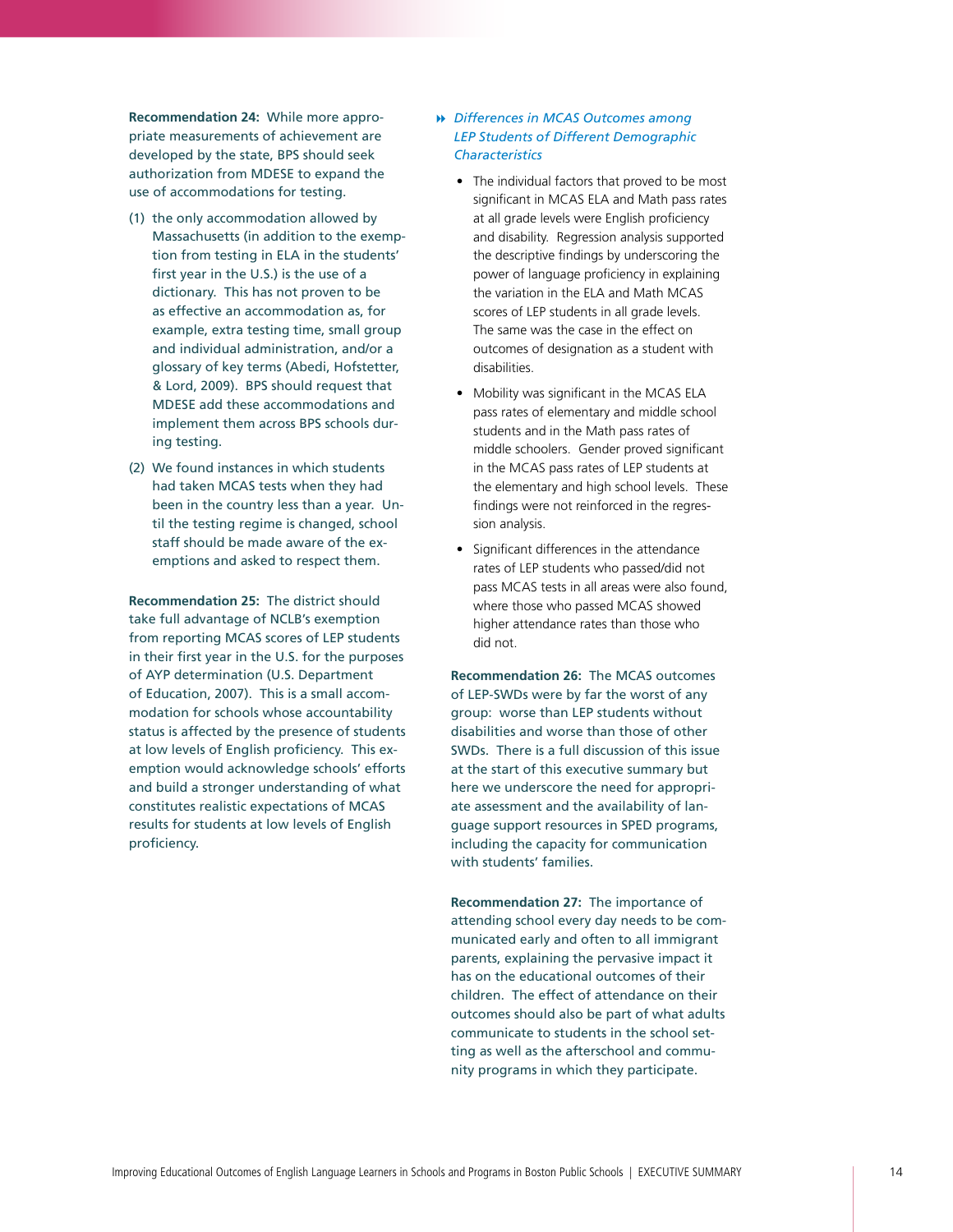## 8 *Differences in MCAS Outcomes among LEP Students in Different Types of Programs*

- The comparison of outcomes of students across all programs showed that ELA pass rates were highest among elementary and middle school students attending the three Two-Way Bilingual programs. Among high school LEP students, those in the only TBE program showed the highest pass rates in ELA. In all other programs, ELA pass rates were very low.
- In MCAS Math, Two-Way Bilingual and TBE LEP students, again, scored the highest of all groups of LEP students considered here. The pass rates of Two-Way Bilingual students were the highest among elementary school LEPs students and those of TBE students topped all others in middle school and high school. Aside from the rates of the students in these two programs, which almost reached those of EP students, pass rates for LEPs were very low. They were particularly low among middle school students.
- In Science pass rates for all groups of LEP students considered here are very low, particularly for middle school students. Among LEP students in elementary grades, those in Two-Way Bilingual programs showed the due to the preponderance of SEI programs,

highest Science pass rates. At the middle school and high school levels, students in TBE programs outscored all others, including English proficient students.

- • SEI programs are the largest programs for English language learners in Boston. Yet, SEI programs operate very unevenly. At the elementary level, they showed the lowest pass rates of all programs in both ELA (76.6%) and Math (69.5%) among students at MEPA performance Levels 4 and 5. In middle school, among students of these same proficiency levels, students in SEI programs showed the lowest pass rates overall, but students in Multilingual SEI programs outscored English proficient students in Math. In high school, SEI students outscored English proficient students in ELA and within 2 percentage points of their pass rates in Math.
- There were consistent differences in the outcomes of students in ELL and non-ELL programs, with students not in ELL programs showing stronger MCAS outcomes in ELA, Math, and Science than those in ELL programs at all grade levels (except high school Math and Science). This difference is likely

|                                           | <b>LEP Pass Rate</b>          | LEP MEPA Test-takers at Levels 4 & 5 |         |  |  |  |
|-------------------------------------------|-------------------------------|--------------------------------------|---------|--|--|--|
|                                           | <b>Elementary School ELA1</b> |                                      |         |  |  |  |
| Pass Rate of English Proficient           |                               | 84.0%                                |         |  |  |  |
|                                           |                               | N                                    | Percent |  |  |  |
| <b>LEP</b>                                | 64.9%                         | 986                                  | 80.6%   |  |  |  |
| LEP Not in an ELL Program                 | 70.6%                         | 535                                  | 82.6%   |  |  |  |
| In ELL Program                            | 59.0%                         | 451                                  | 78.3%   |  |  |  |
| In SEI                                    | 58.6%                         | 397                                  | 76.6%   |  |  |  |
| In SEI Multilingual                       | 52.6%                         | 15                                   | 66.7%   |  |  |  |
| In SEI Language Specific                  | 58.8%                         | 382                                  | 77.0%   |  |  |  |
| In Two-Way Bilingual                      | 81.4%                         | 48                                   | 91.7%   |  |  |  |
| In SIFE Programs                          | 29.7%                         | $\blacksquare$                       | -       |  |  |  |
| <b>Elementary School Math<sup>2</sup></b> |                               |                                      |         |  |  |  |
| Pass Rate of English Proficient           | 76.3%                         |                                      |         |  |  |  |
| <b>LEP</b>                                | 61.8%                         | 988                                  | 75.1%   |  |  |  |
| LEP Not in an ELL Program                 | 67.2%                         | 534                                  | 78.5%   |  |  |  |
| In ELL Program                            | 56.5%                         | 454                                  | 71.1%   |  |  |  |
| In SEI                                    | 55.2%                         | 400                                  | 69.5%   |  |  |  |
| In SEI Multilingual                       | 52.2%                         | 15                                   |         |  |  |  |
| In SEI Language Specific                  | 55.3%                         | 385                                  | 70.1%   |  |  |  |
| In Two-Way Bilingual                      | 74.6%                         | 48                                   | 83.3%   |  |  |  |
| In SIFE Programs                          | 50.0%                         | 6                                    |         |  |  |  |

**Table 8. MCAS ELA and Math Pass Rates of LEP students at MEPA Performance Levels 4 & 5 in Different Types of Elementary School ELL programs. BPS, SY2009**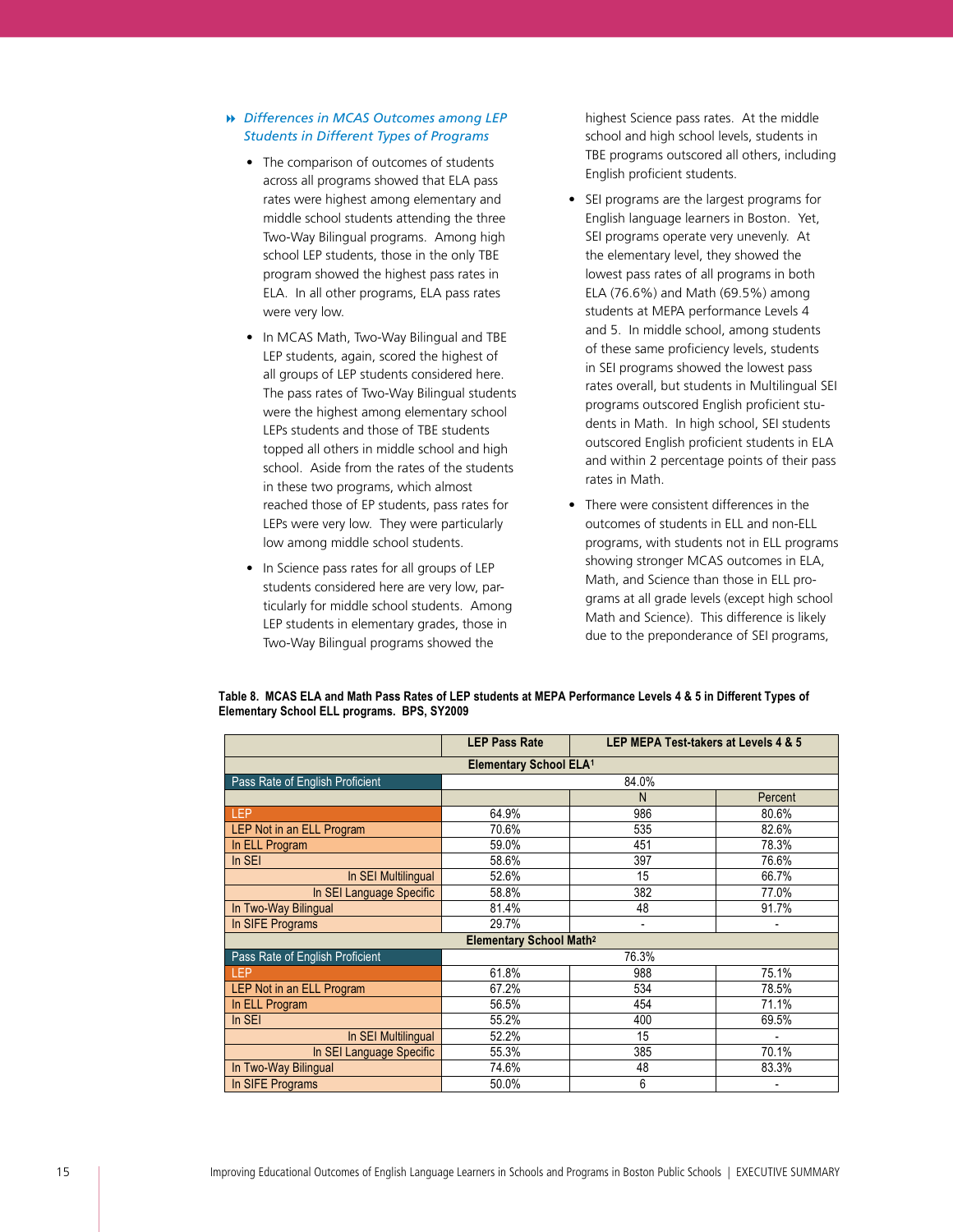**Table 9. MCAS ELA and Math Pass Rates of LEP students at MEPA Performance Levels 4 & 5 in Different Types of Middle School ELL Programs. BPS, SY2009**

|                                 | LEP MEPA Test-takers at Levels 4 & 5<br><b>LEP Pass Rate</b> |                          |                          |  |  |
|---------------------------------|--------------------------------------------------------------|--------------------------|--------------------------|--|--|
|                                 | <b>Middle School ELA</b>                                     |                          |                          |  |  |
| Pass Rate of English Proficient |                                                              | 90.3%                    |                          |  |  |
|                                 |                                                              | N                        | Percent                  |  |  |
| LEP                             | 59.0%                                                        | 751                      | 85.1%                    |  |  |
| LEP Not in an ELL Program       | 69.7%                                                        | 472                      | 85.6%                    |  |  |
| In ELL Program                  | 47.8%                                                        | 279                      | 84.2%                    |  |  |
| In SEI                          | 48.0%                                                        | 241                      | 82.6%                    |  |  |
| In SEI Multilingual             | 69.0%                                                        | 21                       | 85.7%                    |  |  |
| In SEI Language Specific        | 46.5%                                                        | 220                      | 82.3%                    |  |  |
| In Two-Way Bilingual            | 89.3%                                                        | 27                       | 92.6%                    |  |  |
| In TBE <sup>1</sup>             | 84.0%                                                        | ٠                        |                          |  |  |
| In SIFE Programs                | 7.5%                                                         | $\overline{\phantom{0}}$ | ÷,                       |  |  |
| Middle School Math <sup>2</sup> |                                                              |                          |                          |  |  |
| Pass Rate of English Proficient | 65.5%                                                        |                          |                          |  |  |
| LEP                             | 37.7%                                                        | 751                      | 56.6%                    |  |  |
| LEP Not in an ELL Program       | 45.9%                                                        | 473                      | 57.7%                    |  |  |
| In ELL Program                  | 30.3%                                                        | 278                      | 54.7%                    |  |  |
| In SEI                          | 29.4%                                                        | 241                      | 52.7%                    |  |  |
| In SEI Multilingual             | 38.8%                                                        | 21                       | 66.7%                    |  |  |
| In SEI Language Specific        | 28.7%                                                        | 220                      | 51.4%                    |  |  |
| In Two-Way Bilingual            | 59.3%                                                        | 26                       | 61.5%                    |  |  |
| In $TBE3$                       | 92.3%                                                        | 8                        | $\overline{\phantom{a}}$ |  |  |
| In SIFE                         | 1.6%                                                         | 3                        | $\blacksquare$           |  |  |

**Table 10. MCAS ELA and Math Pass Rates of LEP students at MEPA Performance Levels 4 & 5 in Different Types of High School ELL programs. BPS, SY2009** 

|                                 | <b>LEP Pass Rate</b> | LEP MEPA Test-takers at Levels 4 & 5 |                          |  |
|---------------------------------|----------------------|--------------------------------------|--------------------------|--|
| <b>High School ELA</b>          |                      |                                      |                          |  |
| Pass Rate of English Proficient |                      | 95.2%                                |                          |  |
|                                 |                      | N                                    | Percent                  |  |
| <b>LEP</b>                      | 72.6%                | 198                                  | 94.9%                    |  |
| LEP Not in an ELL Program       | 75.0                 | 57                                   | 94.7%                    |  |
| In ELL Program                  | 71.9%                | 141                                  | 95.0%                    |  |
| In SEI                          | 72.4%                | 131                                  | 95.4%                    |  |
| In SEI Multilingual             | 66.7%                | 23                                   | 94.0%                    |  |
| In SEI Language Specific        | 73.9%                | 108                                  | 95.7%                    |  |
| In TBE                          | 93.5%                | 10                                   | 90.0%                    |  |
| In SIFE Programs                | 18.8%1               | 0                                    | $\overline{\phantom{a}}$ |  |
| High School Math <sup>1</sup>   |                      |                                      |                          |  |
| Pass Rate of English Proficient | 89.7%                |                                      |                          |  |
| LEP                             | 76.3%                | 193                                  | 85.5%                    |  |
| LEP Not in an ELL Program       | 69.1%                | 55                                   | 78.2%                    |  |
| In ELL Program                  | 78.7%                | 138                                  | 88.4%                    |  |
| In SEI                          | 79.2%                | 128                                  | 87.5%                    |  |
| In SEI Multilingual             | 91.2%                | 23                                   | 100%                     |  |
| In SEI Language Specific        | 76.1%                | 105                                  | 84.8%                    |  |
| In TBE                          | 100%                 | 10                                   | 100%                     |  |
| In SIFE                         | 15.4%1               | 0                                    |                          |  |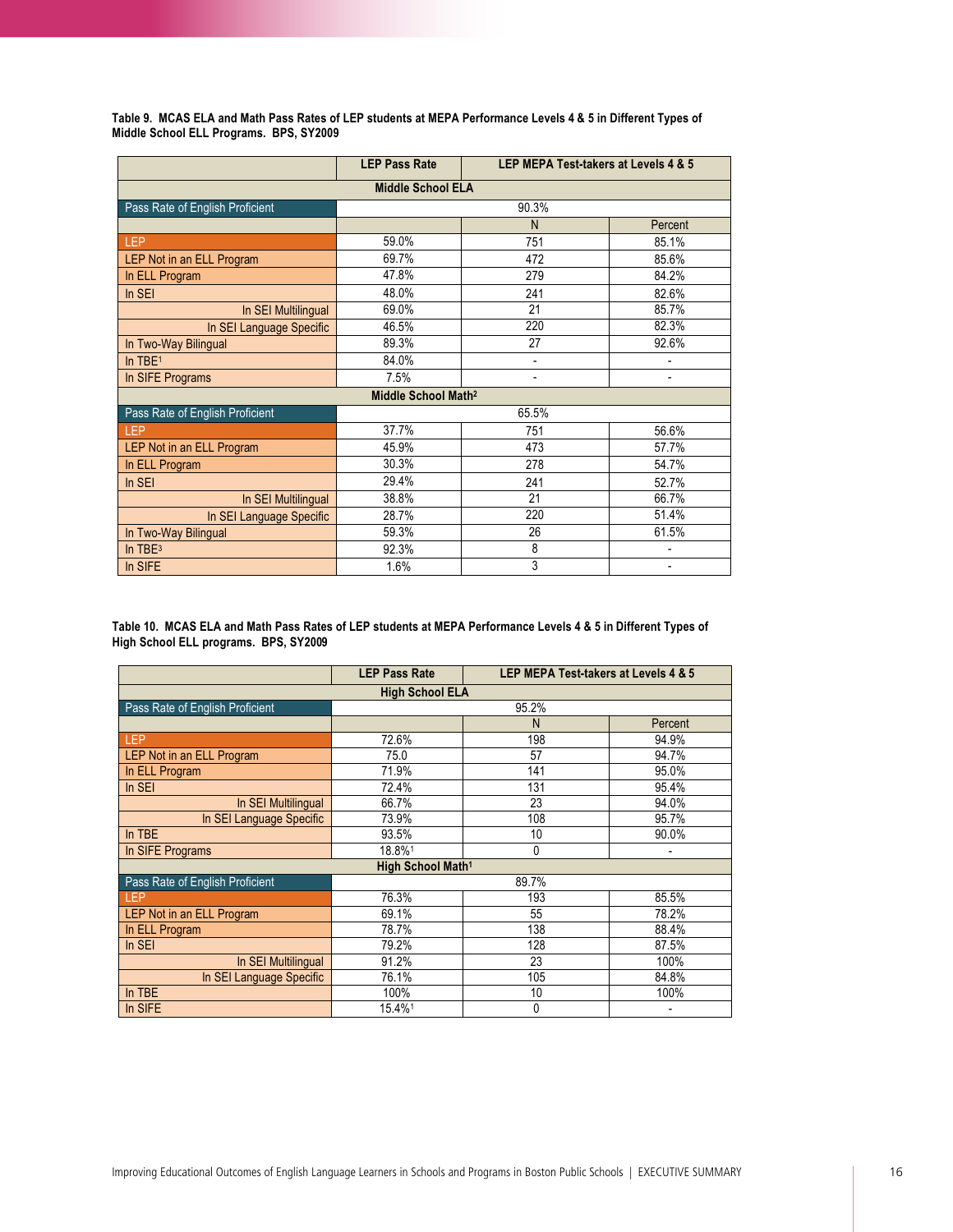where pass rates were very low, as well as the much higher proportion of students at the lowest levels of English proficiency in ELL programs. Nevertheless, this difference proved significant only in the MCAS Math pass rates of elementary school students.

**Recommendation 28:** LEP students in Two-Way Bilingual and TBE programs demonstrated the strongest MCAS outcomes. These programs are likely successful because they provide linguistic access to academic content for students at all levels of English proficiency. The district should consider expanding these programs in BPS. For example, Two-Way Bilingual programs should be more available to students at low levels of English proficiency and in more languages than Spanish/English. TBE programs are extremely limited (available in one middle school and one high school) and serve only Chinese students. These programs should be expanded and their implementation and outcomes monitored consistently.

**Recommendation 29:** An evaluation of BPS programs is a necessary next step in order to assess the quality of the programs and to be able to attribute any differences in outcomes to the programs being implemented in BPS. While this study analyzed the outcomes of LEP students by the type of ELL program in which they were enrolled, we were limited in our assessment because there implementation of programs within a specific type varies widely in the district. As was noted in the discussion about the research on the relationship of program type and achievement, this is a consistent problem across districts and states.

In order to better evaluate the outcomes of its programs, BPS should clearly define the characteristics of each program model and how these models differ from each other in terms of the use of native language and specific instructional practices. As much as possible, programs within each model should function in a consistent manner across the district. An SEI Spanish program in one school should "look" similar to an SEI Spanish program in another school; a Two-Way Bilingual program in one school should

not "look" the same as an SEI Spanish program in another school. This would allow for the evaluation of the effects of different programs on outcomes and more effectively guide the priorities and investment of the district.

### 8 *Differences in MCAS Outcomes among LEP Students in Different Types of Schools*

• The proportion of LEP students in a school was significant in LEP students' MCAS outcomes in all subjects and grade levels except elementary MCAS ELA pass rates. AYP also proved significant in the outcomes of all subjects and grades except high school ELA pass rates. Poverty status, size, and the proportion of teachers licensed in their teaching assignment were also significant.

**Recommendation 30:** The quality of instruction is an essential ingredient in the success of any student. As was expressed by Mitchell Chester, Massachusetts Commissioner of Elementary and Secondary Education, in response to the U.S. Department of Justice's investigation of the gaps in the qualifications of Massachusetts teachers of ELLs, teaching these students requires "specialized preparation in terms of being attuned to their needs" (Vaznis, 2011). In Boston, 67% of the teachers in middle schools and high schools and 48% of those in elementary schools have not completed the recommended 4-category training, according to the Justice Department (Vaznis, 2011). BPS needs to:

- (1) provide motivation for all teachers to complete the 4-category training by offering Professional Development Points for participation as well as the opportunity to advance across salary lanes (BESE Proficiency Gap Task Force, 2010).
- (2) assure that appropriate professional development for teachers teaching ELLs are included in the professional development hours negotiated with the Boston Teachers' Union in this round of contract negotiations.
- (3) evaluate the quality of the professional development 4-category training offered to Boston's teachers.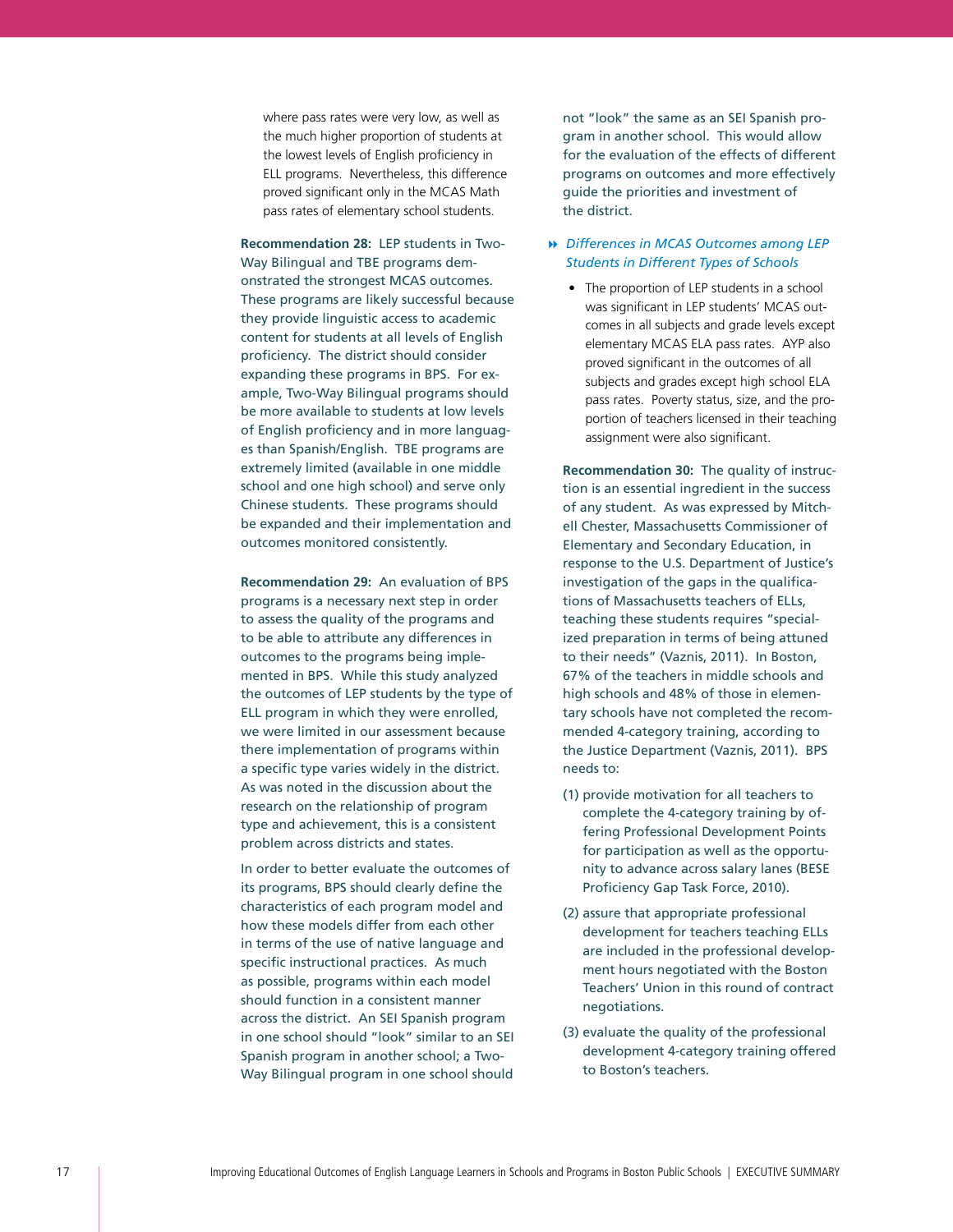**Recommendation 31:** Because BPS has the largest number of ELLs, it should advocate with MDESE to

- (1) strengthen current requirements for the licensure of teachers providing instruction to English language learners, reinstating the bilingual and ESL requirements to ensure the quality and effectiveness of the preparation of teachers in the state. This should include the development of licensure requirements for bilingual/ESL Special Education for teachers of LEP-SWDs.
- (2) strengthen the meaning of a Highly Qualified Teacher by including in its definition elements of cultural competence related to the culture and language of ELL students and competencies related to teaching ELLs (BESE Proficiency Gap Task Force, 2010). This study showed that just having LEP students enrolled in a school with a high proportion of core academic courses taught by HQTs was not enough to affect the outcomes of ELLs, because it is not clear that ELLs in those schools are taught by those teachers or that these highly qualified teachers have adequate training in teaching ELLs.



The analysis conducted for this study was dependent upon combining several sets of data: SIMS, MEPA, MCAS, and ELL program data maintained by OELL.

**Recommendation 32:** Going forward, as BPS conducts its own monitoring of the enrollment and achievement of ELLs, it is crucial that BPS has the capacity to link these datasets together. In addition, this data system must be accessible district wide, so that staff from the OELL, Special Education and Student Services, Research, Assessment & Evaluation, and other departments are all able to use the data to address the educational needs of ELLs in BPS and so that multiple departments serving ELLs are able to collaborate in the provision and monitoring of services.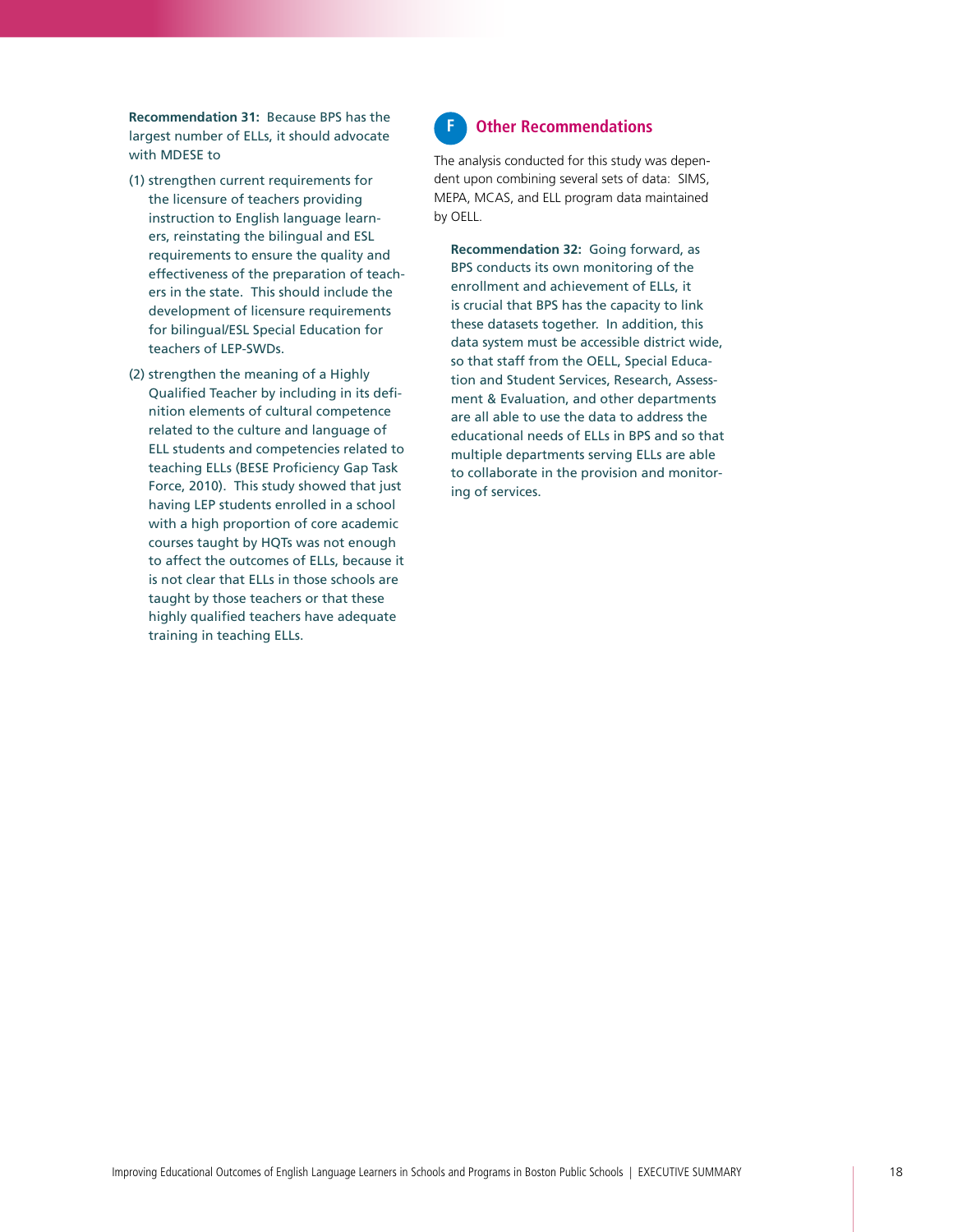# **Notes**

*Notes for Table 2:*

- <sup>1</sup> Includes all LEP students in 4th, 8th and 10th grade who took the MCAS test in SY2009.
- <sup>2</sup> Includes only those LEP students who had taken MEPA and MCAS in SY2009.
- <sup>3</sup> Represents less than 10 students.

#### *Notes for Table 3:*

- <sup>1</sup> Eligible for free or reduced price lunch.
- <sup>2</sup> Does not include English for either EP or LEP students; other languages are not shown for reasons of confidentiality.
- <sup>3</sup> The differences in the dropout rates of LEP high school students was significant in relationship to gender ( $p=000$ ), income ( $p=000$ ), and mobility ( $p=030$ ), but with minimal, small and minimal effect sizes respectively.
- 4 The differences in the dropout rates of LEP and EP students were significant only in relationship to low income and mobility (p=.000 for both), although effect sizes were small and minimal respectively.

#### *Notes for Table 4:*

- 1 For summer dropouts or students who dropped out in SY2009 without having taken the MEPA, MEPA data was taken from SY2008. For SY2009 dropouts who took the MEPA, the highest MEPA score was used from that year: either the fall 2008 administration or the spring 2009 administration, the latter of which was converted to the pre-2009 scale with 4 levels.
- <sup>2</sup> The differences in dropout rates among high school LEP students were significant only in the comparisons between students scoring at MEPA levels 1 & 3 (p=.004,minimal effect size), 1 & 4 (p=.000, small effect size), 2 & 4 (p=.001, small effect size) and 3 & 4 (p=.012, minimal effect size).

#### *Note for Table 5:*

The differences in attendance rates, suspension rates and retention rates between LEPs who dropped out and those who stayed in school were all found to be statistically significant (p= .000, p=.011 with minimal effect size, and p=.000 with minimal effect size, respectively).

### *Notes for Table 6:*

- 1 Differences in the high school dropout rates between LEP students in and not in programs is statistically significant (p=.006), but with minimal effect size. Differences in the high school dropout rates of MEPA levels 2 and 3 LEP students in and not in ELL programs was also significant (p=.032 with small effect size and p=.027 with minimal effect size, respectively); that was not the case for the difference in rates between MEPA Level 1 or 4 students in /not in ELL programs.
- 2 Represents less than 10 students.
- 3 Not all ELL programs appear here because (1) there are no Two-Way Bilingual programs in high schools; (2) this analysis is based on SIMS data which does not disaggregate SEI programs or other bilingual programs.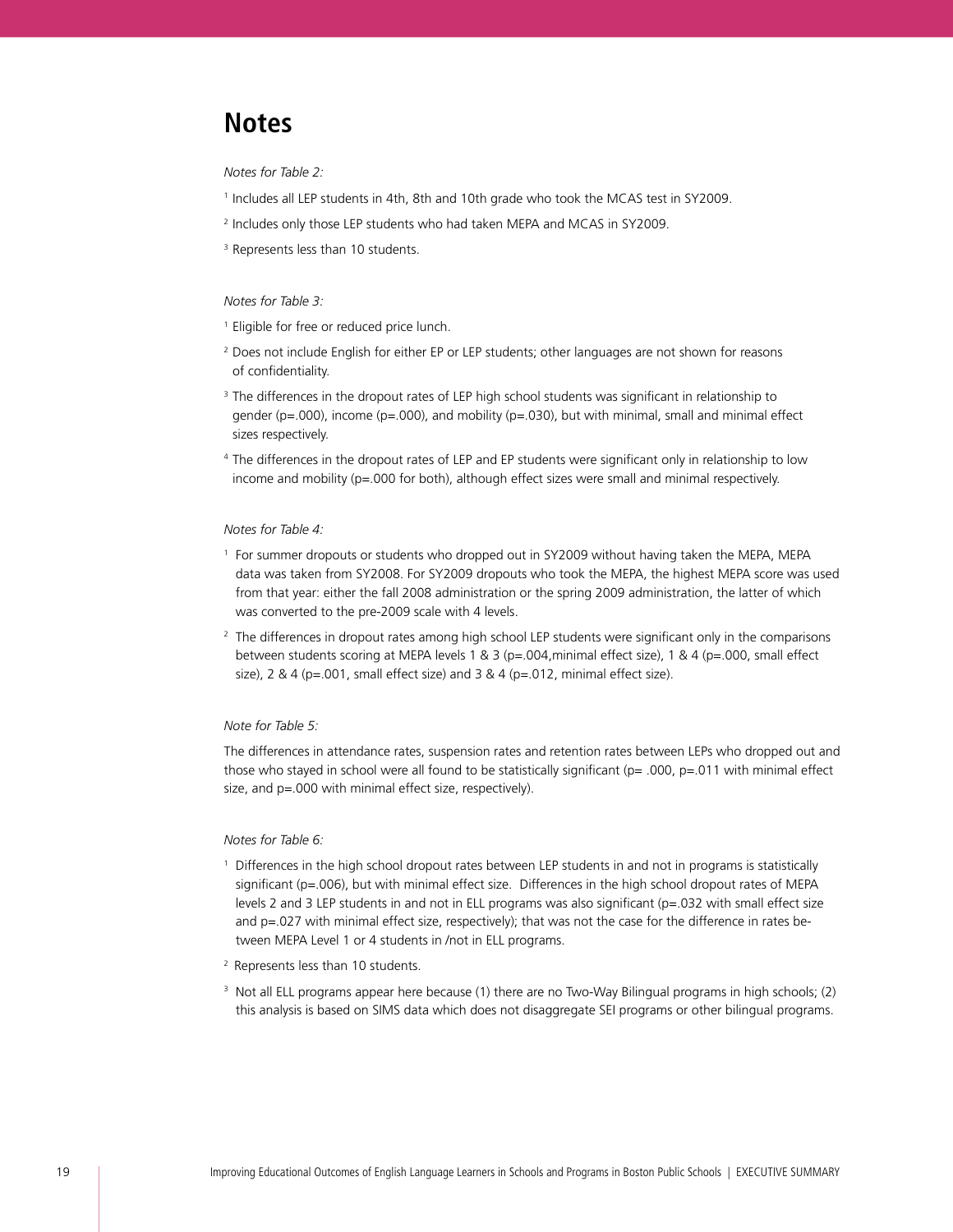#### *Notes for Table 8:*

- 1 Chi2 is only significant when testing for the difference in MCAS ELA pass rates between LEP students scoring MEPA levels 4 & 5 in SEI /not in ELL program and SEI/ Two-Way Bilingual programs (p=.022 and .017, respectively, with small effect size).
- $2$  Chi2 is only significant when testing for the difference in MCAS Math pass rates between LEP students scoring at MEPA levels 4 & 5 in ELL/not in ELL program, SEI/not in ELL program and SEI/2way (p=.008, . 002 and .046, respectively, with minimal effect size).

#### *Notes for Table 9:*

- 1 The pass rate for TBE students at MEPA level 3 is 91.7%.
- $2$  Chi2 is only significant when testing for the difference in MCAS Math pass rates between LEP students scoring at MEPA levels 4 & 5 in SEI and LEP students scoring at MEPA levels 4 & 5 in TBE (p=.008, small effect size).
- <sup>3</sup> The pass rate for TBE students at MEPA level 3 is 100%.

### *Note for Table 10:*

Chi2 is only significant when testing for the difference in MCAS Math pass rates between LEP students scoring at MEPA levels 4 & 5 in SEI Multilingual and LEP students scoring at MEPA levels 4 & 5 in SEI Language Specific programs (p=.045, small effect size).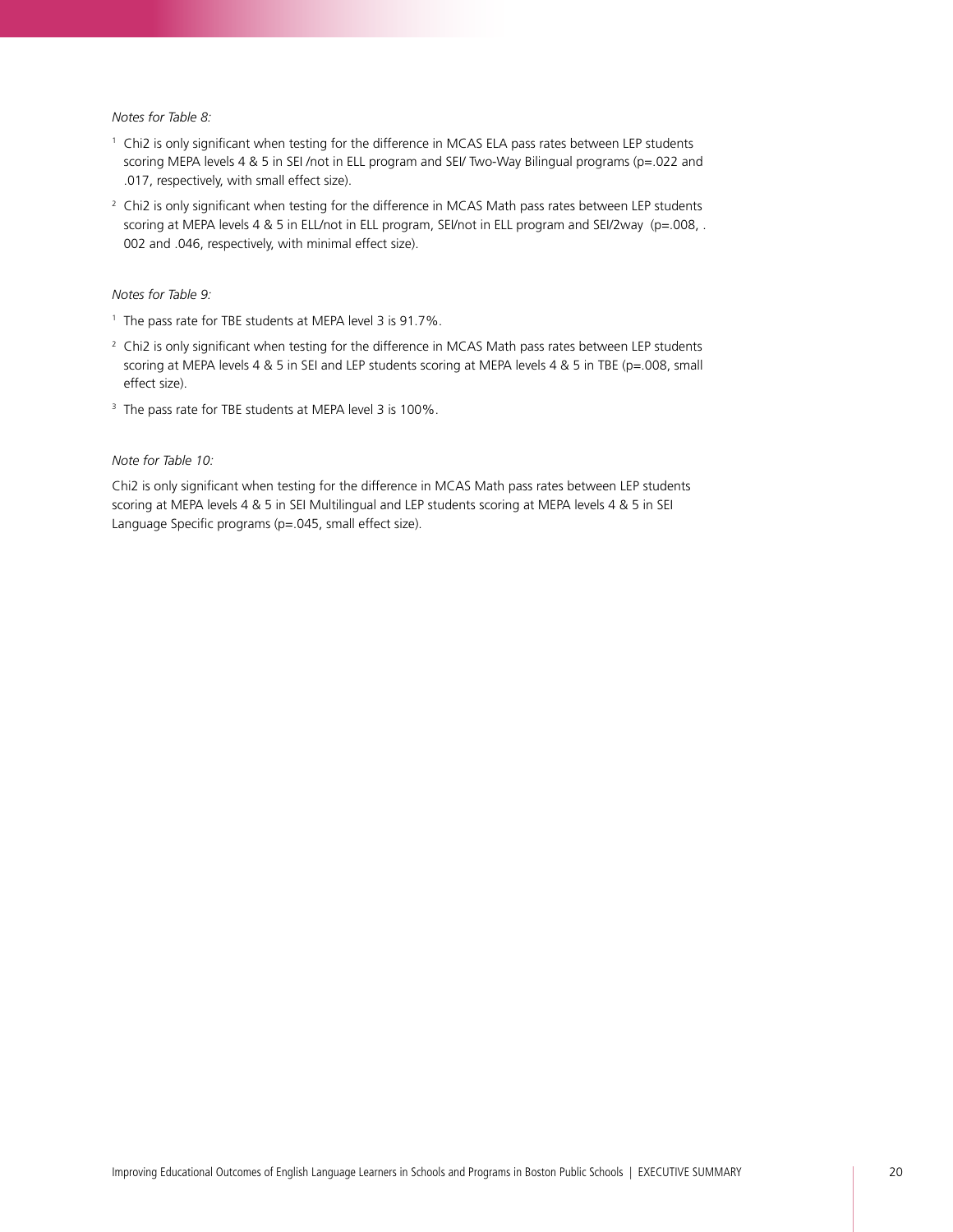# **References**

Abedi, J., Hofstetter, C. H., & Lord, C. (2004, Spring). Assessment accommodations for English language learners: Implications for policy-based empirical research. *Review of Educational Research,* 74(1), 1-28.

Board of Elementary and Secondary Education Proficiency Gap Task Force (2010, April). *A roadmap to closing the proficiency gap.* Malden, MA: Massachusetts Department of Elementary and Secondary Education. Available: http://www.doe.mass.edu/boe/news/0410PGRoadmap.pdf.

Commonwealth of Massachusetts. (1993). Massachusetts General Laws Chapter 71, An Act Establishing The Educational Reform Act of 1993. Available: http://archives.lib.state.ma.us/actsResolves/1993/1993acts0071. pdf.

Commonwealth of Massachusetts. (2002). Massachusetts General Laws Chapter 386 of the Acts of 2002: An Act Relative to the Teaching of English in Public Schools. Available: http://www.mass.gov/legis/laws/seslaw02/sl020386.htm.

Commonwealth of Massachusetts. (2011). Massachusetts General Laws Chapter 69 § 1I, Powers and durites of the Department of Elementary and Secondary Education. Available: http://www.malegislature.gov/Laws/ GeneralLaws/PartI/TitleXII/Chapter69/Section1I.

Kopriva, R. (2009). Assessing the skills and abilities in math and science of ELLs with low English proficiency: A promising new method. AccELLerate! 2.1., Fall 2009, 7-9.

Lindholm-Leary, K., & Borsato, G. (2006). Academic achievement. In F. Genesee, K. Lindholm-Leary, W. Saunders, & D. Christian (Eds.), *Educating English language learners: A synthesis of empirical findings* (pp. 176-222). New York: Cambridge University Press.

MDESE [Massachusetts Department of Elementary and Secondary Education]. (2008a, October 21). *Boston Public Schools: Coordinated program review. Report of findings.* Malden, MA: Massachusetts Department of Elementary and Secondary Education.

Thomas, W. P., & Collier, T. (1997). *School effectiveness for language minority students.* Washington, DC: National Clearinghouse for Bilingual Education.

Thomas, W. P., & Collier, V. P. (2002). *A national study of school effectiveness for language minority students' long-term academic achievement.* Santa Cruz, CA: Center for Research on Education, Diversity & Excellence.

U.S. Department of Education, Office of Elementary and Secondary Education. (2007, May 7). *Assessment and accountability for recently arrived and former Limited English Proficient (LEP) students: Non-regulatory guidance.* Retrieved from: http://www2.ed.gov/policy/elsec/guid/lepguidance.doc.

U.S. Department of Justice, Civil Rights Division. (2010, September 30). *Educational opportunity cases. Settlement agreement between United States of America and the Boston Public Schools. Retrieved October 5,* 2010, from: http://www.justice.gov/crt/about/edu/documents/bostonsettle.pdf.

Vaznis, J. (2011, Sept. 18). US finds statewide school problems. Boston Globe. Retrieved from: http://www. bostonglobe.com/metro/2011/09/17/finds-statewide-problems-schools/cS5q5QYJIHsFx5Z6zQ9yvO/story. xml?s\_campaign=8315.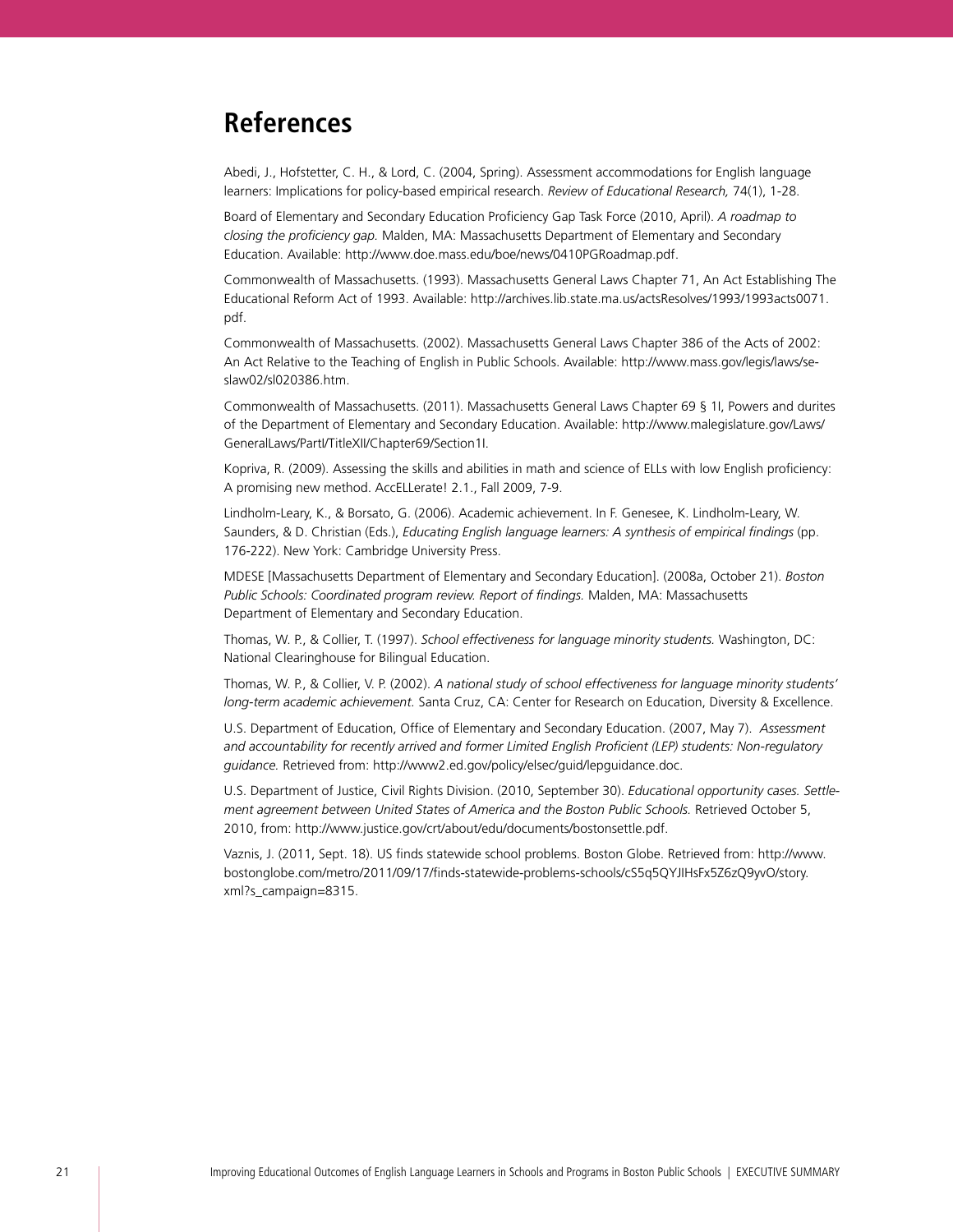